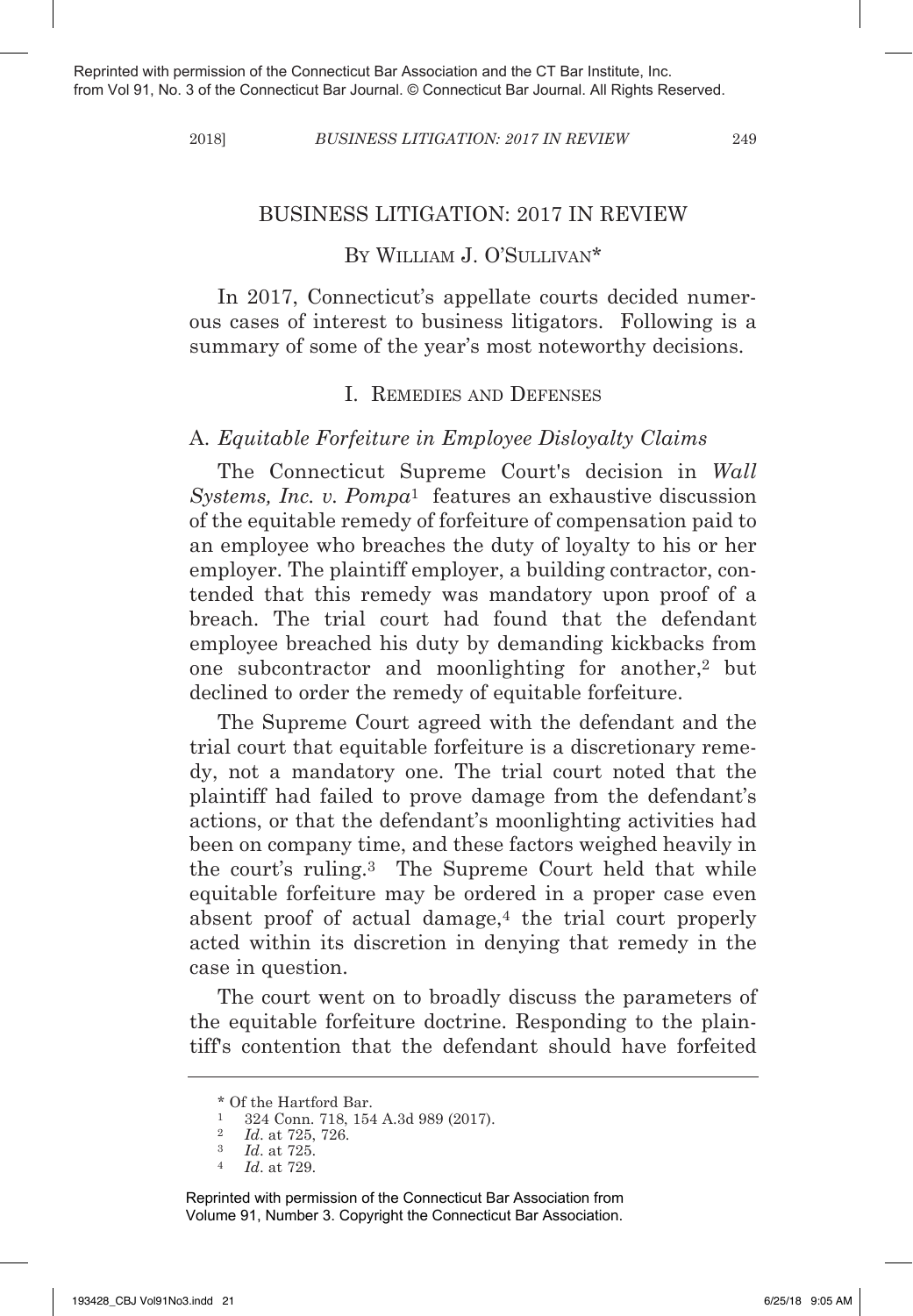every dollar of compensation he received during his term of employment, the court noted that normally, forfeiture should be "limited to the period of time during which the employee engaged in disloyal activity... [I]f an employee's disloyalty is confined to particular pay periods, so is the required forfeiture of compensation."5 The court provided a non-exhaustive list of the factors that a trial court should consider in determining whether to order forfeiture:

the employee's position, duties and degree of responsibility with the employer; the level of compensation that the employee receives from the employer; the frequency, timing and egregiousness of the employee's disloyal acts; the effect of the disloyal acts on the value of the employee's properly performed services to the employer; the potential for harm, or actual harm, to the employer's business as a result of the disloyal acts; the degree of planning taken by the employee to undermine the employer; and the adequacy of other remedies.6

## B. *attorney's Fees awards arising from litigation with a third party*

In *chicago title insurance co. v. accurate title Searches, Inc.*,<sup>7</sup> the Connecticut Appellate Court explained some limits on the "American rule" that parties ordinarily bear their own legal expense. The plaintiff, a title insurance company, brought a negligence action against a title-search company it had retained. The defendant's title search failed to pick up two recorded encumbrances against the property, and in reliance upon the faulty title report, the plaintiff issued a title-insurance policy. The plaintiff paid sums of money to investigate and settle those encumbrances, and incurred legal expense in the process of doing so.

The trial court awarded the plaintiff damages equal to the settlement sums, but denied the plaintiff's request to include, as an element of damage, the legal fees that it incurred in connection with settling the underlying claims

<sup>5</sup> *id*. at 734 and fn. 11.

<sup>6</sup> *id*. at 737.

<sup>7</sup> 173 Conn. App. 463, 164 A.3d 682 (2017).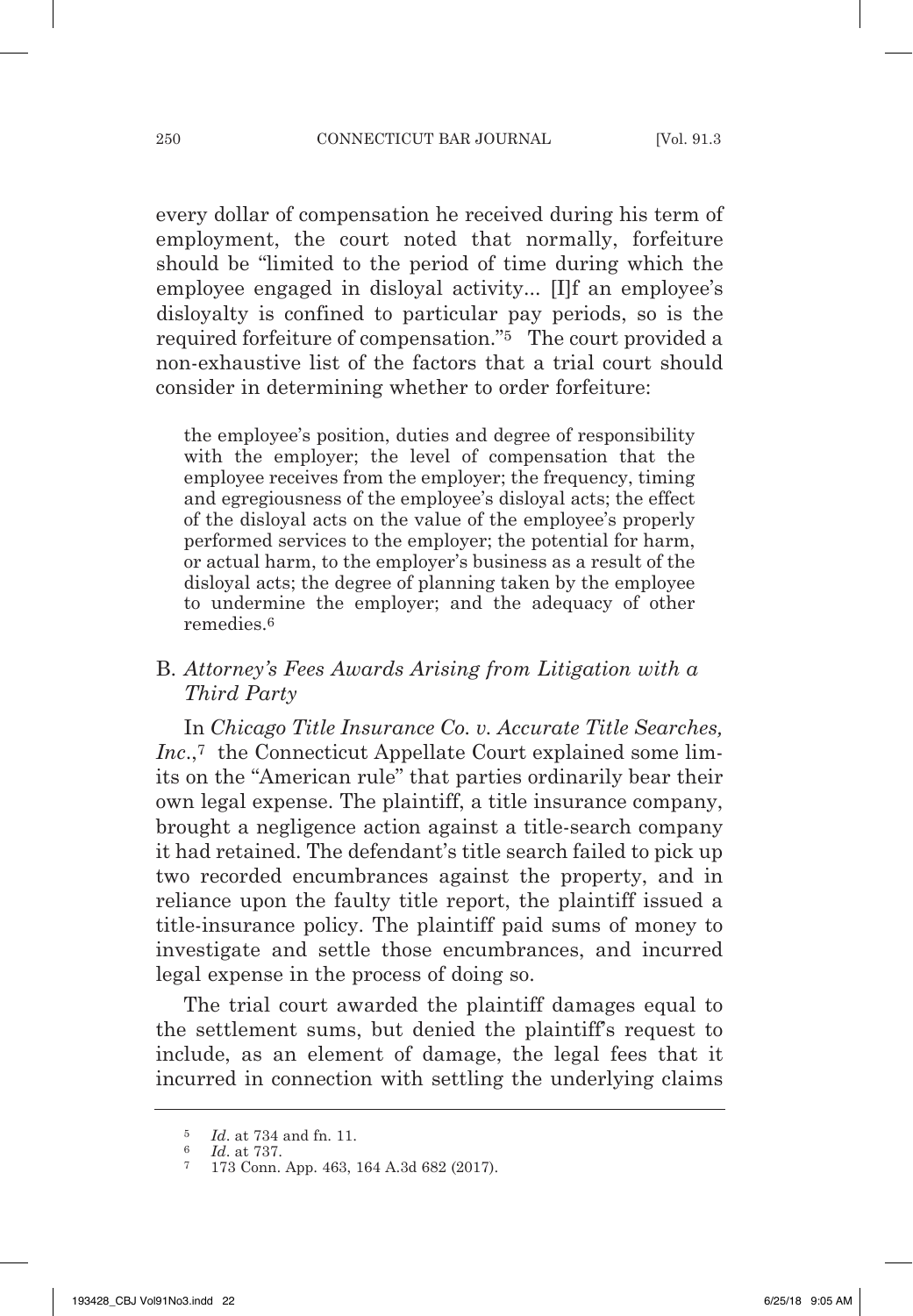(as opposed to its legal expense incurred in the suit before the court). The court cited the "American rule" as grounds for denying the latter element of the plaintiff's damages claim.

The Appellate Court reversed, citing a prior decision of our Supreme Court holding that "attorney's fees incurred in other litigation against a third party, which are awarded as an element of compensatory damages, do not fall within the contemplation of the American [r]ule."8

#### C. *post-Judgment enforcement procedures*

1. Wages Deposited into Bank Account No Longer Entitled to Protection from Garnishment

In *Cadle Company v. Fletcher*,<sup>9</sup> the Connecticut Supreme Court examined the issue of whether a judgment debtor's wages, once deposited into a bank account, are still protected by General Statutes Section 52-361a(f), which limits the portion of wages that may be garnished.10 The judgment debtor, who had been subject to a garnishment order, had been depositing his residual wages into a bank account owned by his wife, transactions that the judgment creditor deemed fraudulent transfers. The judgment debtor countered that "if the earnings were subject to garnishment before being deposited, as they were in the present case, the judgment creditor is not entitled to execute against any portion of the deposited funds."11

The Supreme Court agreed with the judgment creditor, holding that "wages that a judgment debtor has deposited into a bank account do not constitute a debt payable by the employer," and thus no longer qualify as earnings or wages

<sup>11</sup> 324 Conn. at 235.

<sup>8</sup> *id*. at 497 (quoting Chapman Lumber, Inc. v. Tager, 288 Conn. 69, 97 n. 31, 952 A.2d 1 (2008)).

<sup>9</sup> 324 Conn. 228, 151 A. 3d 1262 (2017).

<sup>10</sup> The statute provides in relevant part: "The maximum part of the aggregate weekly earnings of an individual which may be subject under this section to levy or other withholding for payment of a judgment is the lesser of (1) twenty-five per cent of his disposable earnings for that week, or (2) the amount by which his disposable earnings for that week exceed forty times the higher of (A) the minimum hourly wage prescribed by Section  $6 \times (1)$  of the Fair Labor Standards Act of 1938, UsC Title 29, section 206 (a) (1), or (B) the full minimum fair wage established by subsection (i) of section 31–58, in effect at the time the earnings are payable...."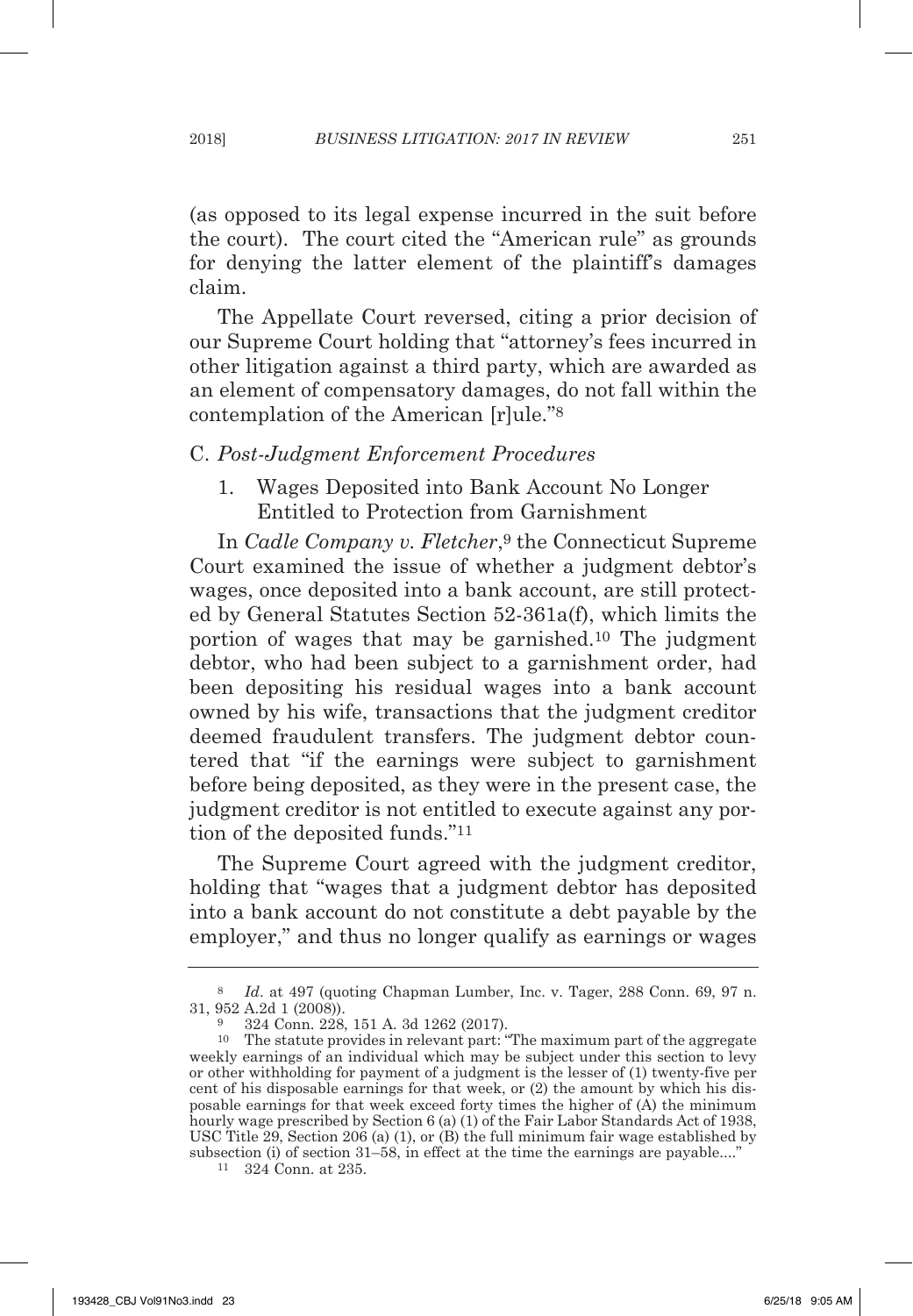protected by the statutory garnishment cap.12 The court observed "if a judgment creditor were permanently barred from executing against the residual wages of a judgment debtor, the judgment debtor could accumulate large amounts of money in cash or in a bank account while his debt to the judgment creditor remained unsatisfied."13 The court found that construction of Connecticut's statutory scheme illogical.

2. Inapplicability of the Homestead Exemption to Certain Lien Foreclosures

In *Rockstone Capital, LLC v. Sanzo*,<sup>14</sup> the plaintiff recorded judgment liens against the defendants' primary residence, and brought an action to foreclose the liens. The parties then entered into a forbearance agreement, by which the liens were rolled into a mortgage, with the plaintiff agreeing to refrain from foreclosing so long as the defendants abided by a payment plan.

The defendants defaulted, and the plaintiff sought to foreclose the mortgage. The defendants challenged the enforceability of the mortgage, arguing that it was the product of a de facto waiver of their homestead exemption under General statutes section 52-352b, and therefore void as a matter of public policy.

The Appellate Court rejected the homeowners' argument. The court found that the mortgage was a consensual lien and therefore outside the application of the homestead exemption. The circumstances leading up to the execution of the mortgage played no apparent role in the court's decision.

3. Levying "Out-of-state" Assets by Turnover Order to a Connecticut Financial Institution

In *JpMorgan chase Bank, n.a. v. Herman*,15 the Appellate Court addressed jurisdictional issues pertain-

 $^{12}\quad$   $\!Id.$   $\!$   $\!$  324 Conn. at 242.

<sup>14</sup> 175 Conn. App. 770, 717 A. 3d 77 (2017).

<sup>15</sup> 175 Conn. App. 662, 168 A.3d 514 (2017).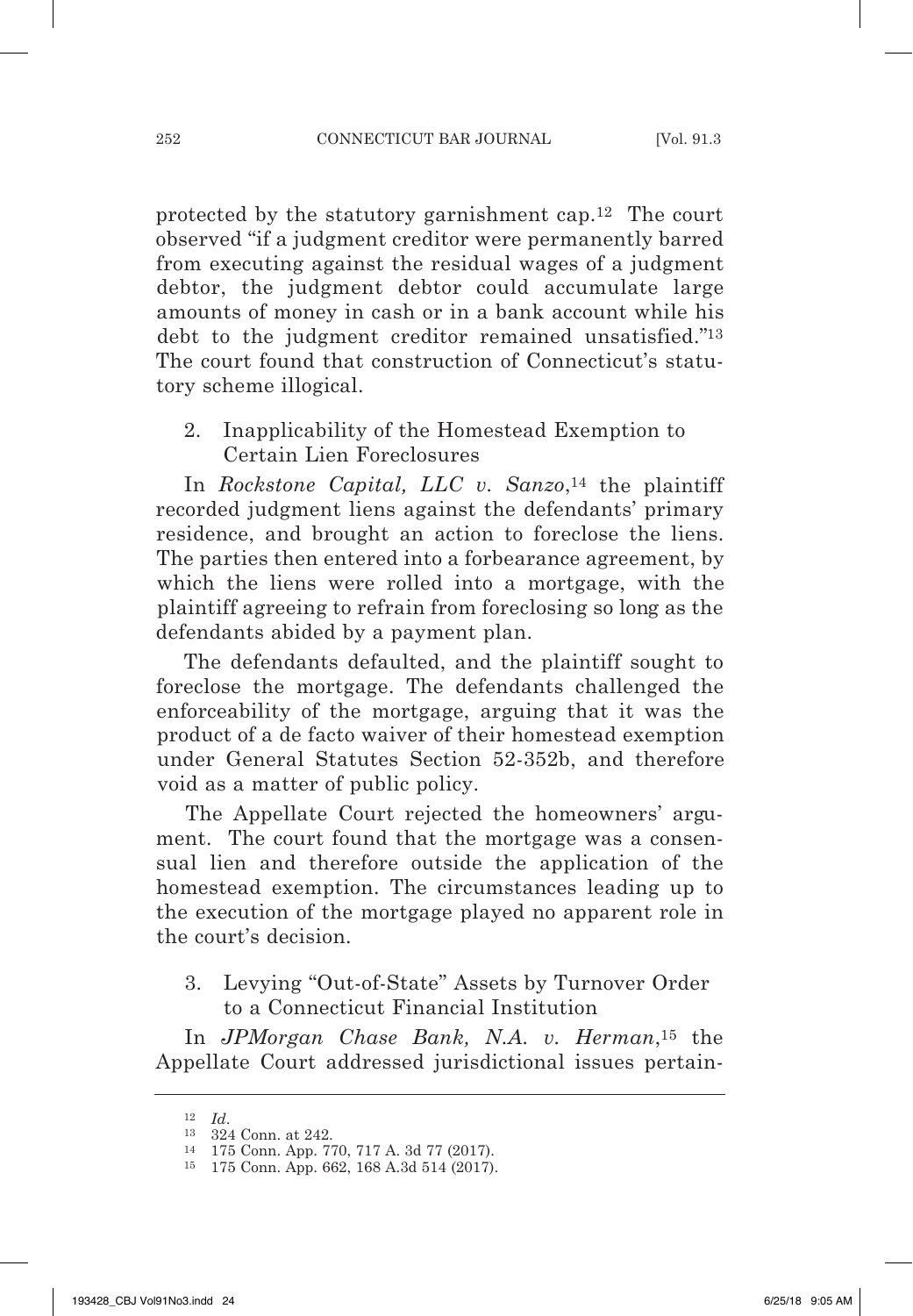ing to the levy of execution on securities in satisfaction of a foreign judgment. The plaintiff obtained a judgment of \$259,539.96 against the defendant, in the courts of Florida. The plaintiff then learned that the defendant had a brokerage account with the Westport, Connecticut office of UBs Financial services, Inc. Accordingly, the plaintiff registered its Florida judgment in the courts of Connecticut, and successfully sought a turnover order directed to UBs. The defendant appealed from that order.

The defendant argued that because he had no nexus with Connecticut other than his broker's office being situated here, it was constitutionally improper for the Connecticut courts to exercise jurisdiction over him. The Appellate Court disagreed, noting that the U.S. Supreme Court had rejected a similar argument in its decision in *Shaffer v. Heitner*.16 In *Shaffer*, the supreme Court observed "we know of nothing to justify the assumption that a debtor can avoid paying his obligations by removing his property to a state in which his creditor cannot obtain personal jurisdiction over him. ... Once it has been determined by a court of competent jurisdiction that the defendant is a debtor of the plaintiff, there would seem to be no unfairness in allowing an action to realize on that debt in a State where the defendant has property, whether or not that state would have jurisdiction to determine the existence of the debt as an original matter."17

The defendant further argued that it was improper for the court to direct a turnover order to the Connecticut broker, in light of the fact that the actual documents for the underlying securities were held for UBs by a custodian in New York. The court rejected that argument, finding that UBs was a "securities intermediary" as defined by Article 8 of the Uniform Commercial Code, and that under relevant provisions of that article – General Statutes Section 42a-8-112 and accompanying commentary – process had been properly served on UBs in that capacity.

<sup>16</sup> 433 U.s. 186 (1977). 17 175 Conn. App. at 669, 670 (quoting *Shaffer* at 210, n. 36).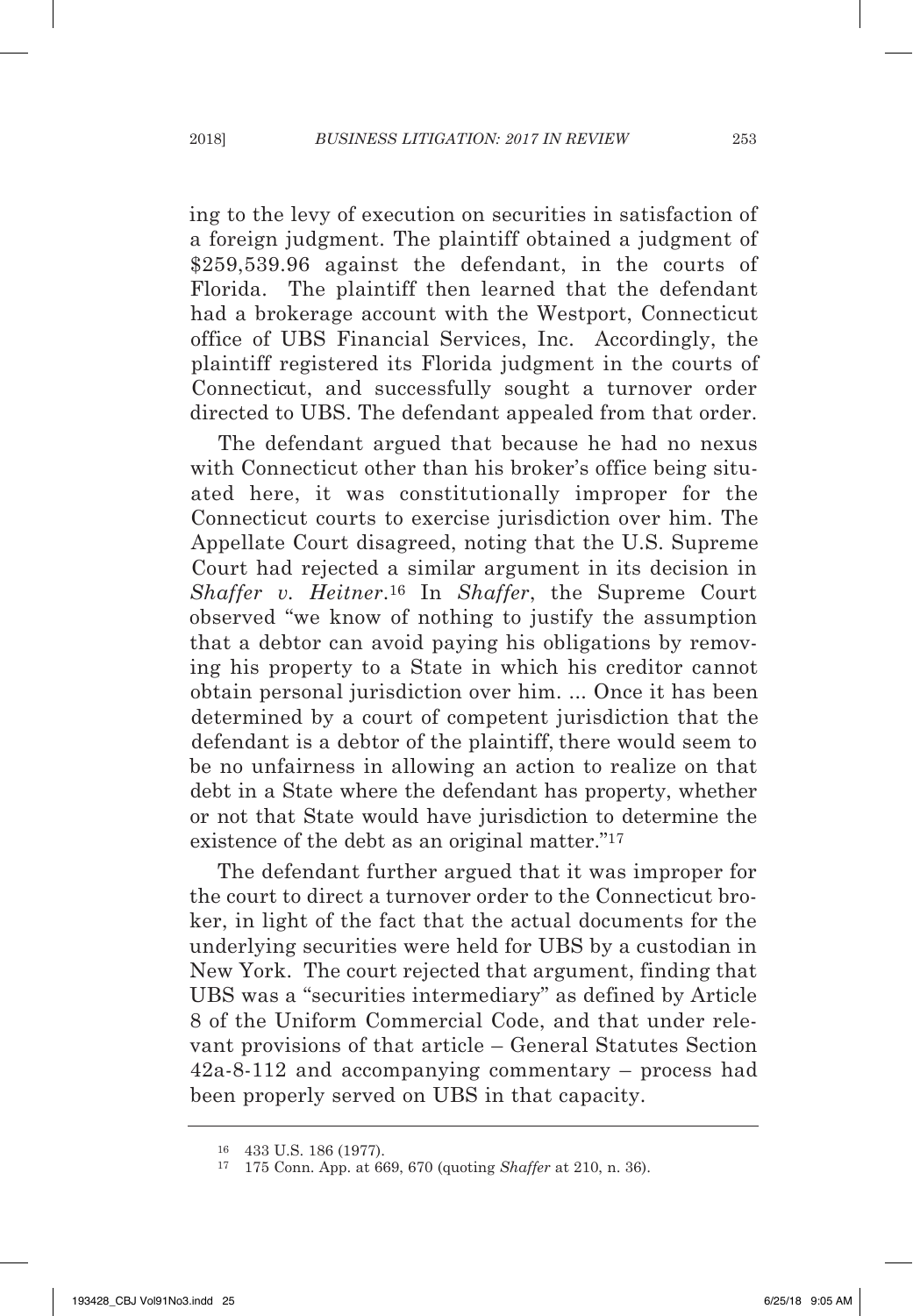## D. Res Judicata and Collateral Estoppel Effect of a Foreign *veil-piercing Judgment*

The Connecticut Appellate Court's decision in *Deutsche Bank aG v. Sebastian Holdings, inc*.,18 includes a detailed discussion of the doctrines of res judicata and collateral estoppel in the context of an alter ego claim. Before beginning an action in Connecticut, the plaintiff had sued sebastian Holdings, Inc. ("sebastian") in the courts of England, claiming breach of contract. The plaintiff's claims arose from trading losses that sebastian had incurred through accounts it had opened with the plaintiff, which led to unpaid margin calls and closeouts of its accounts. The plaintiff obtained a judgment against sebastian in the amount of \$243 million in the English courts.

The plaintiff then brought suit in Connecticut against sebastian and its principal, Alexander Vik, seeking to pierce sebastian's corporate veil. The parties filed cross motions for summary judgment, both of which were denied. Both sides appealed.19

The defendants contended that the plaintiff's veil piercing claim should have been raised in the English action, and accordingly should be barred in Connecticut on res judicata grounds. The Appellate Court disagreed, observing "the plaintiff in the present action is not seeking to relitigate a claim of contractual liability that previously was decided in the English judgment. Instead, the plaintiff's claims here are seeking to enforce the unsatisfied English judgment against Vik under a corporate veil piercing theory [which arises from] a distinct nucleus of operative facts."20 The court added "[r]equiring the plaintiff to have pursued such a claim in the English action would produce an unjust result, as the plaintiff would have been required to have anticipated that sebastian would refuse to satisfy the

<sup>&</sup>lt;sup>18</sup> 174 Conn. App. 573, 166 A.3d 716 (2017).<br><sup>19</sup> The Appellate Court noted that, while denials of summary judgment ordinarily are not immediately appealable, there is an exception that allows immediate appeals when the motion is based on res judicata or collateral estoppel. *id*. at 578, fn. 4.

<sup>20</sup> *id*. at 585.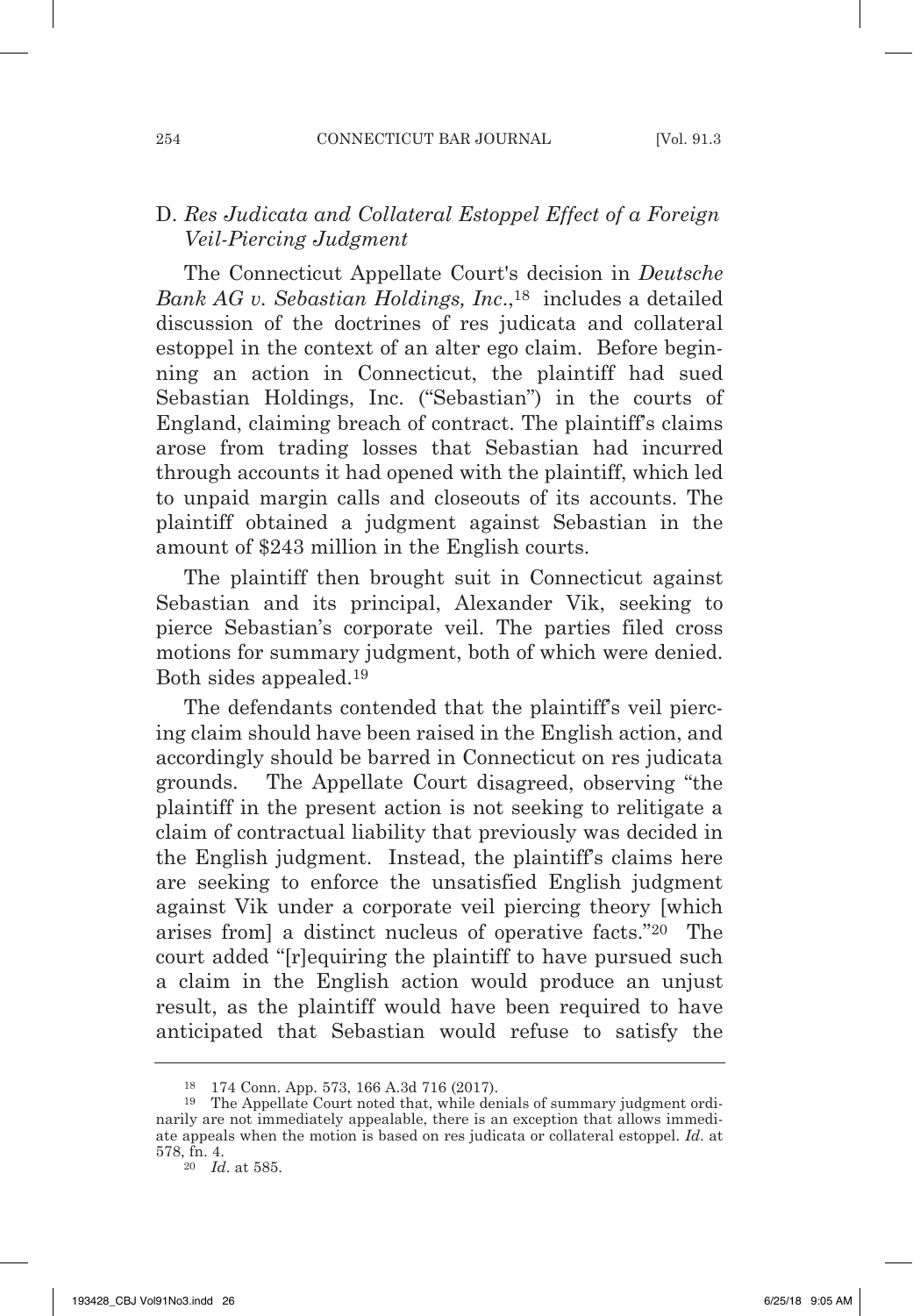English judgment."21

Conversely, the plaintiff claimed it was entitled to summary judgment based on collateral estoppel. The plaintiff relied on two rulings by the English court. First, in denying a counterclaim by sebastian, the English court made a finding that Vik had been in control of sebastian's funds. But the Appellate Court ruled that this was not equivalent to a finding that Vik was the alter ego of Sebastian.<sup>22</sup> Furthermore, this finding was unnecessary to the English court's conclusion, given that the court also found that the plaintiff had not breached any duty to Sebastian. "Only those issues that were necessarily determined by the English court could invoke the doctrine of collateral estoppel."23

second, the plaintiff pointed to one aspect of the English court's ruling, in which it invoked a procedure that shifted the plaintiff's legal fees and costs to nonparty Vik based on his "extensive involvement with the English action."<sup>24</sup> But the Appellate Court noted that "the English costs judgment was the result of a summary proceeding that did not afford the parties the ability to present new evidence, to call witnesses, or to cross-examine witnesses."25 Furthermore, the English court had noted a lack of identity of the issues.26 Accordingly, the Appellate Court held that the English cost proceeding was not entitled to preclusive effect.

#### II. CAUsEs OF ACTION

## A*. covenant of Good Faith and Fair Dealing Must arise from a Contract Term*

The Appellate Court's decision in *Financial Freedom acquisition, llc v. Griffin*<sup>27</sup> contains a detailed discussion of the implied covenant of good faith and fair dealing, heavily emphasizing the doctrine's roots in the law of contract

<sup>21</sup> *id*. 22 *id*. at 586.

<sup>23</sup> *id*. at 589.

<sup>24</sup> *id*. at 577. <sup>25</sup> *id*. at 591.

<sup>26</sup> *id*. 27 176 Conn App. 314, 170 A.3d 41 (2017).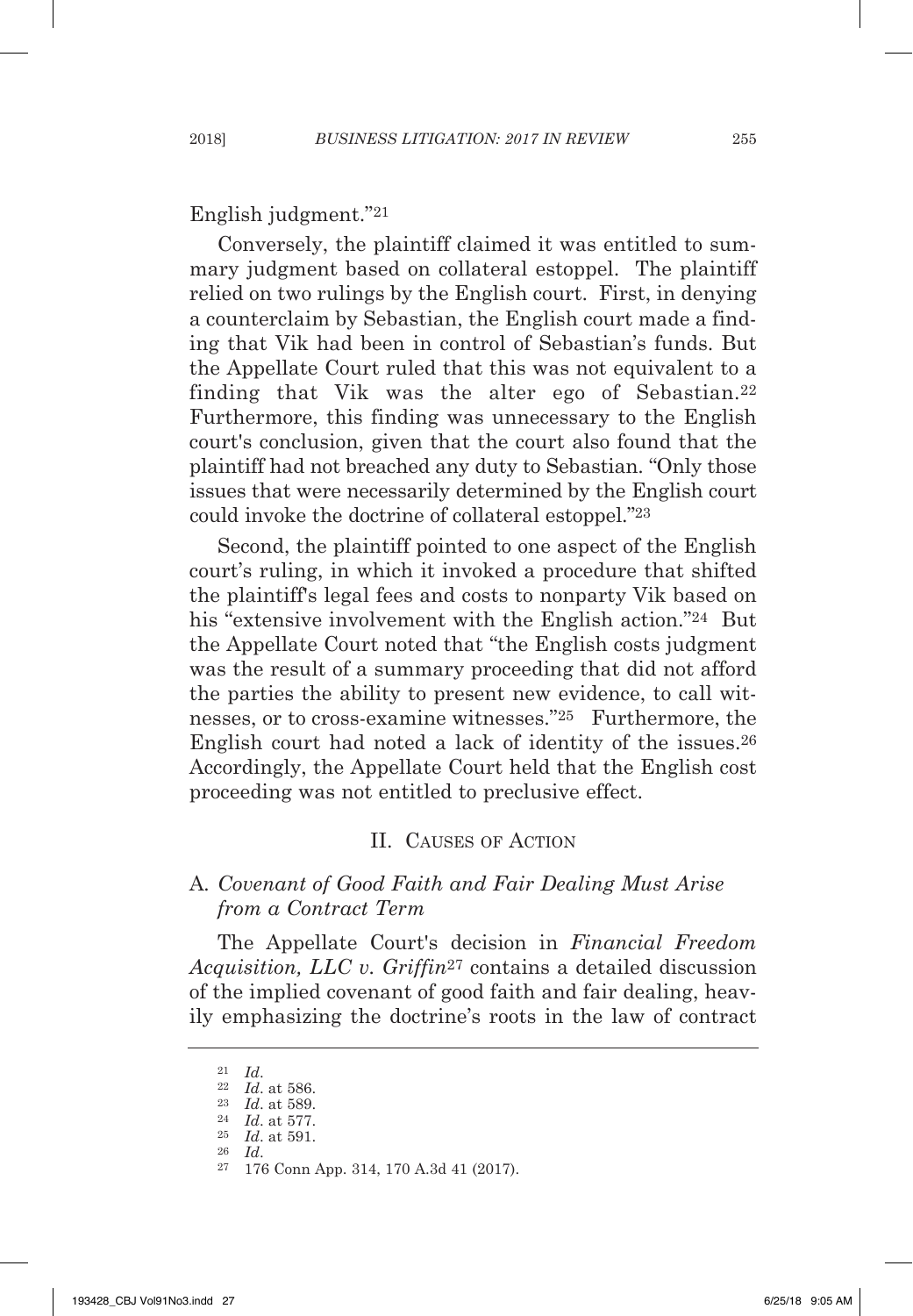rather than tort.

The case involved the foreclosure of a reverse mortgage. The loan documents provided that upon the death of the borrower, the full loan balance would become due and payable unless, within thirty days, the lender and the representatives of the decedent's estate reached a written agreement to cooperate in selling the property.

Following the death of the borrower, the defendant, executrix of the borrower's probate estate, made prompt and frequent contact with the plaintiff to try to work out a cooperative sale. When the plaintiff nevertheless elected to foreclose, the defendant asserted a special defense based on breach of the implied covenant.

The trial court rejected this defense and entered a judgment of foreclosure. The court found that the defendant was trying to enforce "nonexistent obligations" under the note, and observed that "there was no written agreement between the named plaintiff and the defendants extending the repayment due date and that there was no meeting of the minds between the parties regarding a repayment extension."28

The Appellate Court agreed. It cited prior case law in support of the proposition that "the covenant of good faith and fair dealing is not implicated by conduct that does not impair contractual rights"29 and that breach of the covenant "must be tied to an alleged breach of a specific contract term."30 Here, "in the absence of a written agreement extending the deadline to allow the executrix to sell the decedent's home, the named plaintiff had no obligation to undertake any action facilitating the executrix's sale of the property."31

The decision also contains an exhaustive analysis of the law of bank mergers, as applied to the right of a successor entity to foreclose.

<sup>28</sup> *id*. at 338.

<sup>&</sup>lt;sup>29</sup> *Id.* at 340, (citing Capstone Building Corp. v. American Motorists Ins. Co., 308 Conn. 760, 794-95, 67 A.3d 961 (2013)).

<sup>30</sup> *id*., (citing Landry v. spitz, 102 Conn. App. 34, 47, 925 A 2d 334 (2007)).

<sup>31</sup> *id*. at 342.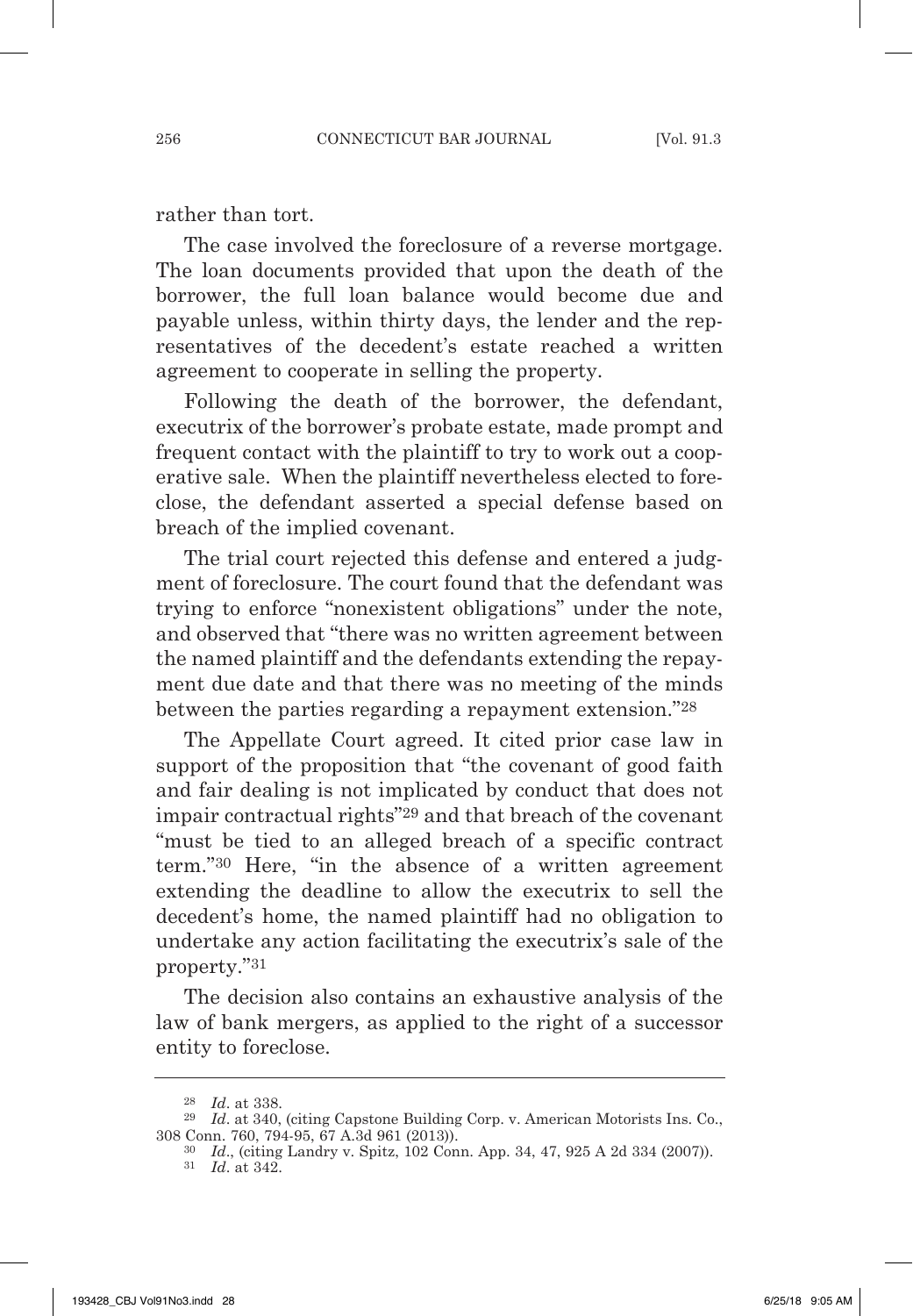# B. *violation of public policy Sufficient to Support a cutpa claim even without violation of express Statutory provisions Motivated by the policy*

In *Freeman v. A Better Way Wholesale Autos, Inc.*,<sup>32</sup> the Appellate Court reaffirmed the principle that a violation of the Connecticut Unfair Trade Practices Act ("CUTPA")33 may be based on conduct that violates the public policy behind a statute, even if the conduct does not violate the statute itself. The defendant, an auto dealership, failed to properly disclose finance terms to the plaintiff, a prospective purchaser. Because the purchase was never consummated, the defendant argued that it could not have violated the federal and state Truth in Lending Acts.34 However, the trial court found that the defendant had violated the public policy behind the acts, and thus had violated CUTPA. The Appellate Court agreed.

C. "Instrumentality Test" for Veil Piercing Requires that *corporate Form Be used to carry out a wrong*

The Connecticut Appellate Court's decision in *cohen v. Meyers*,35 contains a useful discussion – largely an adoption of the trial court's findings – of the "instrumentality test" applied to alter-ego claims. The plaintiff, a property owner, brought suit against a home construction company, Robert m. meyers, Inc. ("RmmI"), and its sole owner, Robert m. meyers, for, among other things, violations of the Connecticut Unfair Trade Practices Act36 arising from failures to comply with the New Home Construction Contractors Act.37 The plaintiff claimed that the construction company's corporate veil should be pierced and meyer held personally liable. The trial court found for the plaintiff on the CUTPA claim against RmmI but denied the claim as to meyers himself, notwithstanding his admission that he had "complete control and domination of all business and

<sup>32</sup> 174 Conn. App. 649, 166 A. 3d 857 (2017).

 $33$  CONN. GEN. STAT.  $\S$  42-110a et seq.

<sup>34</sup> 15 U.s.C. § 1601 et seq.; CONN. GEN. sTAT. § 36a-675.

<sup>35</sup> 175 Conn. App. 519, 167 A.3d 1157 (2017).

 $36$  CONN. GEN. STAT. § 42-110a et seq.

 $37$  CONN. GEN. STAT.  $\S 20-417a$  et seq.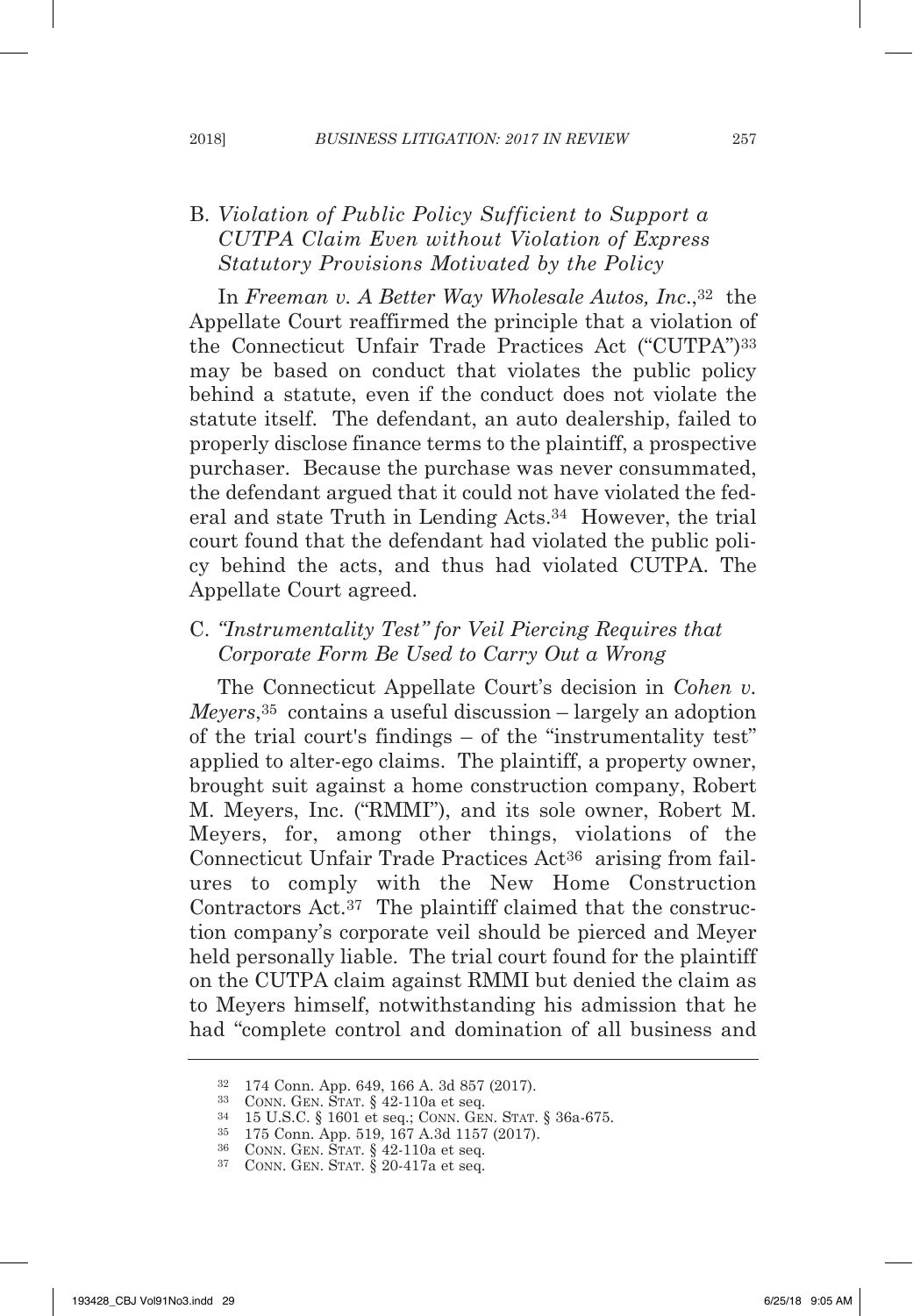fiscal policies and procedures of the corporation."38

The trial court found that meyers did not exercise his control over RmmI in a way that would justifying piercing the veil. The court noted a lack of evidence that meyers "used the corporate form to perpetrate a fraud" or any evidence that he "did not respect and observe the laws which afford him the right to form and manage a corporation of which he was the sole shareholder."<sup>39</sup> The court noted that RMMI "had its own accounts, made payments to and from those accounts and conducted regular business as a general contractor, and apparently existed for years on its own, separate and distinct from ... meyers as an individual."40 shareholder loans and repayments were duly documented in the company's financial records.41 Applying the "clearly erroneous" standard of review, the Appellate Court affirmed.

Notably, the decision makes no mention of the Supreme Court's earlier decision in *Joseph General contracting, inc. v. couto*,42 in which the court held that the corporate veil did not shield from CUTPA liability the corporate actor who personally committed the wrongful conduct at issue. Apparently that potential path toward imposing liability on meyers was not presented to the court by the litigants in the *cohen* case.

#### III. FORECLOsURE ANd COLLECTION

#### *a. Standing to Foreclose*

1. Holder of Note Can Foreclose, Notwithstanding Questions About Chain of Endorsements

In *21st Mortgage corporation v. Schumacher*,43 the defendant contested the plaintiff's standing to foreclose a mortgage, pointing to claimed irregularities in the chain of

- <sup>40</sup> *id*.
- <sup>41</sup> *id*.

<sup>38</sup> 175 Conn. App. at 524.

<sup>39</sup> *id*. at 542.

<sup>42</sup> 317 Conn. 565, 119 A.3d 570 (2015).

<sup>43</sup> 171 Conn. App. 470, 157 A.3d 714 (2017).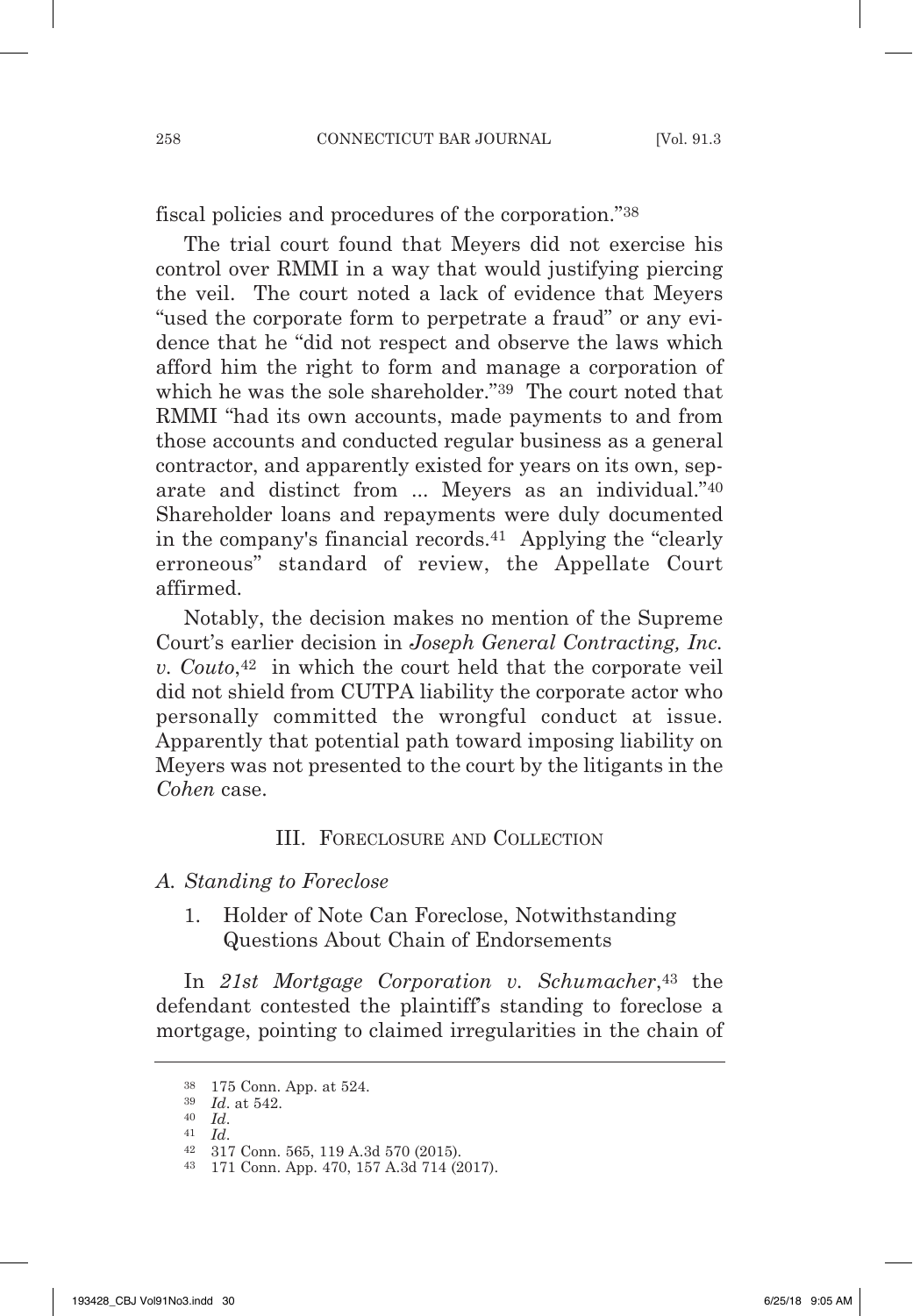ownership of the underlying promissory note, and claimed that the trial court erred in granting the plaintiff's motion for summary judgment. Among other things, the plaintiff's affidavit provided no explanation for certain allonges attached thereto, some of which were undated.44

The Appellate Court noted that the plaintiff was in possession of the original note, and that the final endorsement was a special endorsement to the plaintiff. As such, the plaintiff met the definition of a holder of the note in General statutes section 42a-1-201(b)(21)(A). That statute defines a holder as "The person in possession of a negotiable instrument that is payable either to bearer or to an identified person that is the holder in possession." The court saw no need to drill deeper into the chain of title, and affirmed the judgment below.

### 2. Loan Servicer Has Standing to Foreclose

In *Citimortgage, Inc. v. Tanasi*,<sup>45</sup> the Appellate Court addressed the issue of a loan servicer's standing to foreclose on behalf of another entity that is the actual owner of a note. Citing prior law, the court noted that the holder of the note is presumed to own it, and can establish that presumption by simply producing the note.46 If the defendant then meets the burden of proving that the holder is not the owner, the burden shifts to the plaintiff to prove "that the rightful owner had in some way vested in it the right to collect the debt on the owner's behalf."47

## 3. Note Enforceable by Nonholder in Possession

In *Valley National Bank v. Marcano*<sup>48</sup> the Appellate Court underscored the principle that a promissory note may be enforced not only by a holder of the note, but also under

<sup>46</sup> *id*. at 836.

<sup>44</sup> *id*. at 478.

<sup>45</sup> 176 Conn. App. 829, 171 A.3d 516 (2017).

<sup>47</sup> *id*. at 836 (quoting JPmorgan Chase Bank, National Association v. simouldis, 161 Conn App. 133, 145, 126 A.3d 1098 (2015)), *cert. denied*, 320 Conn 913, 130 A.3d 266 (2016).

<sup>48</sup> 174 Conn. App. 206, 166 A.3d 80 (2017).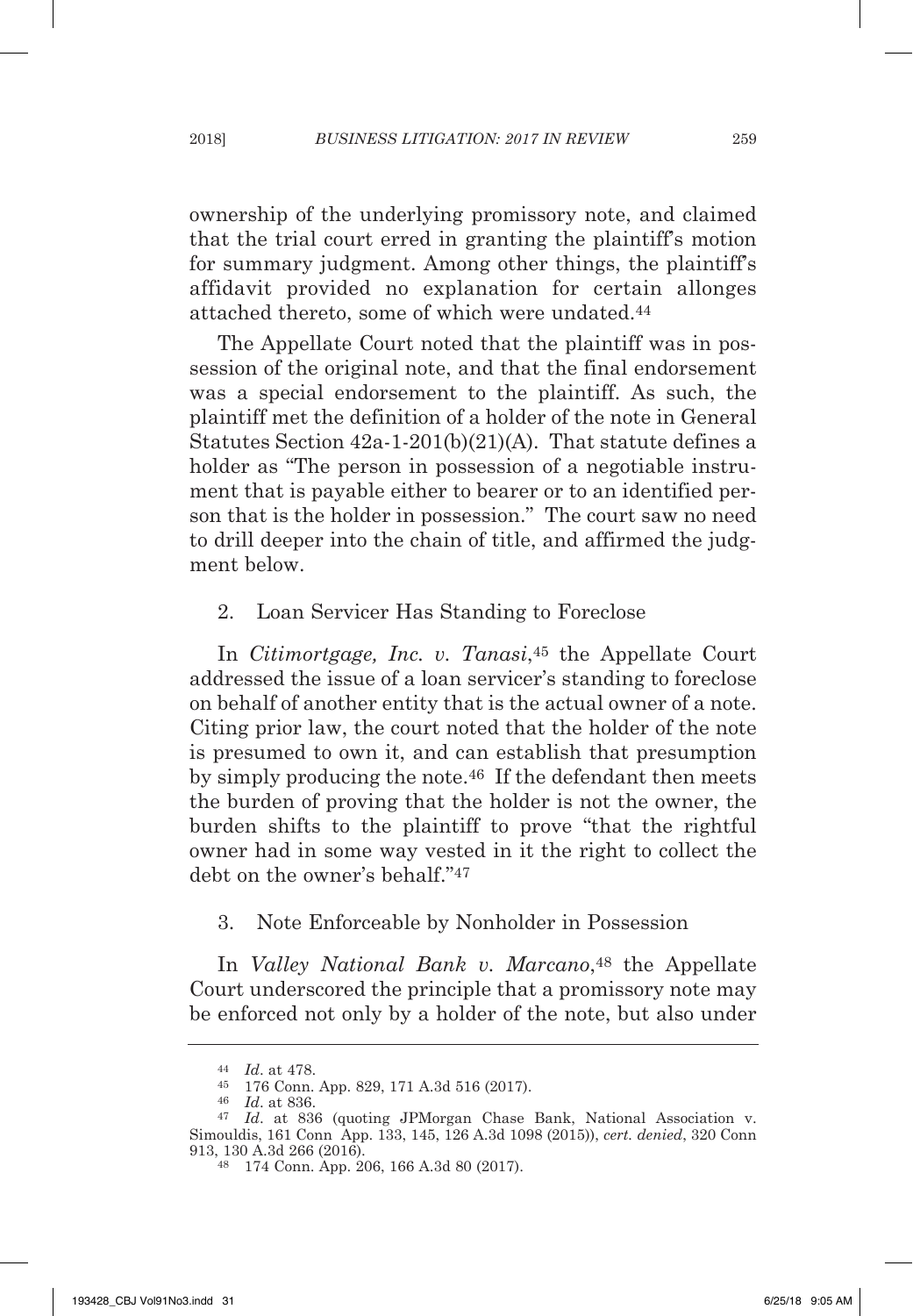some circumstances by a nonholder. The original lender and holder of the subject note was Park Avenue Bank. That entity failed, and was taken over by the Federal Deposit Insurance Corporation, which assigned all of Park Avenue's assets to the plaintiff, Valley National Bank, via a purchase-andassumption agreement. The subject note was not endorsed, either to the plaintiff or in blank.49

The defendant, a guarantor of the loan, argued that because the note had not been endorsed, the plaintiff lacked standing to enforce it. While the defendant argued correctly that the plaintiff lacked "holder" status under General Statutes Section  $42a-1-201(b)(21)$ ,<sup>50</sup> that did not end the discussion, because General Statutes Section 42a-3-301 allows a note to be enforced by either a holder or "also a "nonholder in possession of the instrument who has the rights of a holder."

In an earlier case, the Appellate Court had observed "a note that is unendorsed can still be transferred to a third party. Although that third party technically is not a holder of the note, the third party nevertheless acquires the right to enforce the note so long as that was the intent of the transferor."51 Applying this principle to the *Marcano* case, the Appellate Court agreed with the trial court that the plaintiff had acquired the original lender's right to enforce the note.

4. Modified Note Did Not Lose Status as Negotiable Instrument

In *Deutsche Bank national trust co. v. pardo*,52 the plaintiff, assignee of a mortgage note, brought a foreclosure action. The defendant claimed that the plaintiff was not a holder of the note, and therefore lacked standing to fore-

<sup>49</sup> 174 Conn. App. at 211.

<sup>50</sup> The statute defines "holder" in relevant part as "The person in possession of a negotiable instrument that is payable either to bearer or to an identified person that is the person in possession."

<sup>51</sup> 174 Conn. App. at 212 (quoting Berkshire Bank v. Hartford Club, 158 Conn. App. 705, 712, 120 A.3d 544, *cert. denied*, 319 Conn. 925, 125 A.3d 200 (2015)).

<sup>52</sup> 170 Conn. App. 642, 155 A.3d 764 (2017).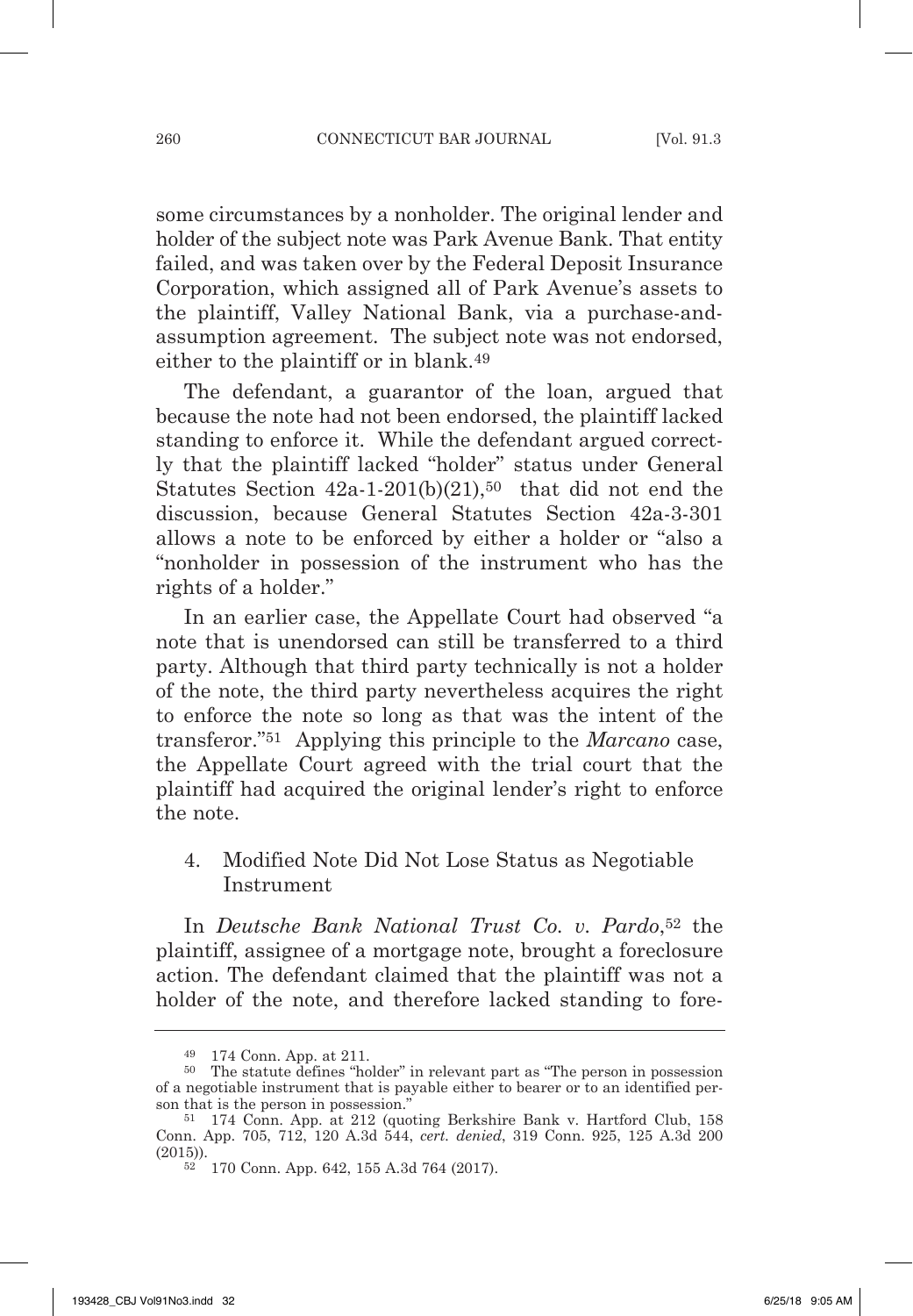close. The defendant's argument had several elements.

Pointing out that the note had been the subject of two loan modification agreements, the defendant argued that the note had thereby ceased to constitute an "unconditional promise or order to pay a fixed amount of money," and thus no longer qualified as a "negotiable instrument" under General statutes section 42a-3-104(a). more particularly, the defendant argued that because of the modification agreements, the note's "promise or order is subject to or governed by another writing," making the promise conditional, not unconditional, by operation of General statutes section 42a-3-106(a).53 That statute provides in relevant part that "for the purposes of section 42a-3-104(a), a promise or order is unconditional unless it states … (ii) that the promise or order is subject to or governed by another writing, or (iii) that rights or obligations with respect to the promise or order are stated in another writing."

The defendant further argued that because the note was no longer a "negotiable instrument," the plaintiff could not qualify as a holder of the note, because the Uniform Commercial Code defines "holder" in relevant part as "[t]he person in possession of a negotiable instrument."54 General statutes section 42a-1-201(21). If there was no negotiable instrument, went the argument, then there could be no holder. And because a foreclosure can be prosecuted only by "a holder of an instrument or someone who has the rights of a holder,"55 the defendant argued that the plaintiff's lack of holder status deprived it of standing to prosecute.

The Appellate Court disagreed. The court focused on General statutes section 42a-3-106, the statute relied upon by the defendant for the proposition that the loan modification agreements rendered the note "conditional." more particularly, the court zeroed in on the statute's prefatory language that "a promise or order is unconditional unless it states…." The court construed this language as "plainly

<sup>53</sup> *id*. at 645, 646.

<sup>54</sup> *id*. at 649.

<sup>55</sup> *id*. at 648 (quoting Property Asset management, Inc. v. Lazarte, 163 Conn. App. 737, 746, 138 A.3d 290 (2016)).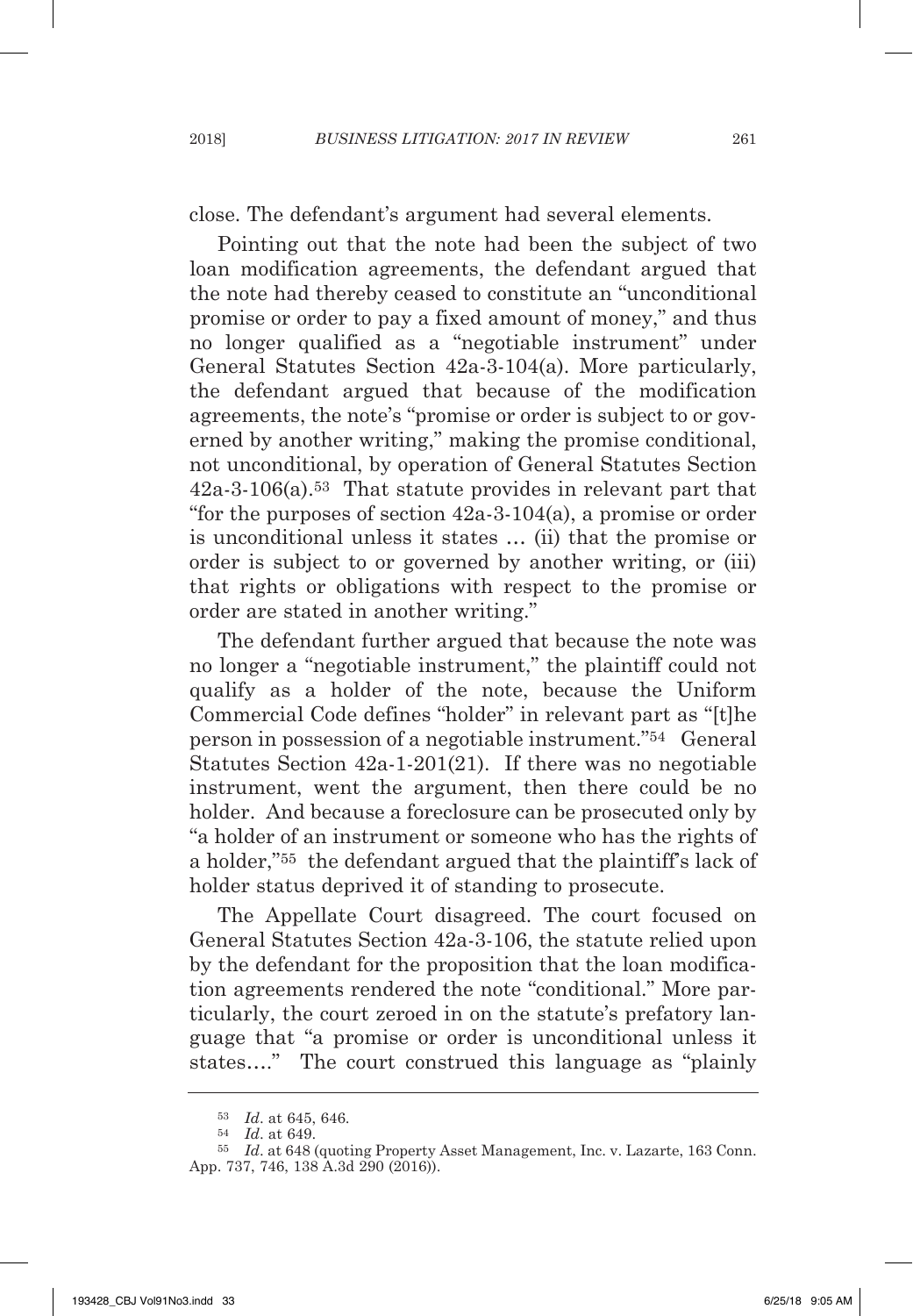indicate ingleption of the indication of the indication of the study of the study. the promise or order must *itself* contain the reference to the other writing."56 Here, the note itself did not contain a reference to the modification agreements, or any other indication that it was subject to another writing. The court concluded that the plaintiff qualified as a holder of the note, and had standing to foreclose.

#### B. Subdivision Status Did Not Affect Right to Foreclose

In *arS investors ii 2012-1 HvB, llc v. crystal, llc*,57 the defendant had filed an unapproved subdivision map, purporting to divide its property into parcels I, II and III. It then mortgaged parcels I and III to the plaintiff's predecessor in interest. Following the defendant's default, and the commencement of foreclosure proceedings, the defendant resisted on the grounds that a judgment of foreclosure would unlawfully "validate" the illegal subdivision of the property.58

The Supreme Court disagreed. The court acknowledged that General statutes section 8-25 provides that "the filing or recording of a subdivision plan without [approval by the city] shall be void," but noted that "nothing in § 8-25 otherwise prohibits or voids the sale of an unapproved parcel."59 More broadly, "the zoning statutes and municipal zoning" regulations govern the use of property, but do not prevent its transfer to a new owner."60

The court also took note of the validating act, General statutes section 47-36aa, which, among other things, cures any instrument that "conveys an interest in a lot or parcel of land in a subdivision that was not submitted for approval or that was submitted for approval but was not approved..."<sup>61</sup> The Supreme Court affirmed the judgment of strict foreclosure rendered by the trial court.

<sup>56</sup> *id*. at 650 (emphasis in original).

<sup>57</sup> 324 Conn. 680, 154 A.3d 518 (2017).

<sup>58</sup> *id*. at 683.

<sup>59</sup> *id*. at 686.

<sup>60</sup> *id*. 61 *id*. at 687.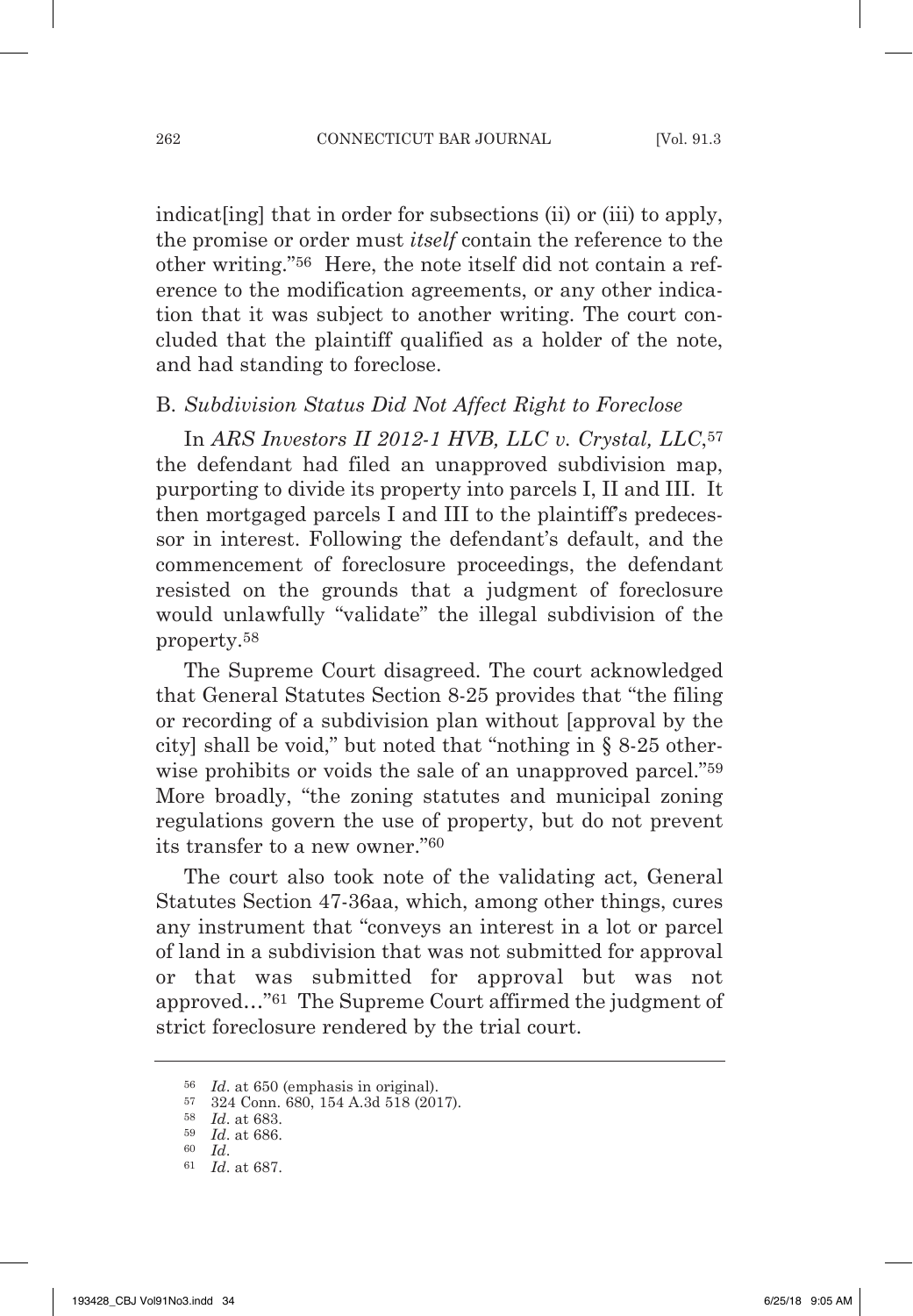## C. *Debt can Be proven via affidavit if not Specifically challenged*

In *Bank of America v. Chainani*,<sup>62</sup> the defendant claimed that the trial court erred in allowing the bank to prove the amount of the debt by way of affidavit rather than by live testimony. The relevant Practice Book rule, Section 23-18(a), allows the debt to be proven via affidavit "where no defense as to the amount of the mortgage debt is interposed." In his answer to the complaint, the defendant had pled a rote denial of liability, and claimed insufficient knowledge to admit or deny the alleged amount of the debt.

The Appellate Court ruled that the defendant had not adequately challenged the debt so as to prevent proof by way of affidavit. A true defense "must be based on some articulated legal reason or fact" and must be "actively made."63 A "denied-for-lack-of-knowledge-or-information" pleading is not sufficient. The court noted that a challenge to the debt calculation need not be made in a pleading; it may be raised for the first time at trial. Such an objection must be "supported with evidence and arguments challenging the amount of the debt, upon the attempted introduction of the affidavit in court."64

## D. Bank's Conduct During Foreclosure Mediation Cannot *Support counterclaim in Foreclosure action*

In *Bank of new York Mellon v. Mauro*<sup>65</sup> and in *u.S. Bank National Association v. Blowers*, <sup>66</sup> the Appellate Court reaffirmed the principle, previously articulated in *u.S. Bank national association v. Sorrentino*,67 that in a foreclosure action it is improper for the borrower to assert a counterclaim based on the lender's conduct in the foreclosure mediation process. such a counterclaim fails the "transaction test" of Practice Book section 10-10, which requires a coun-

<sup>63</sup> *id*. at 486.

<sup>62</sup> 174 Conn. App. 476, 166 A 3d 670 (2017).

<sup>&</sup>lt;sup>65</sup> 177 Conn. App. 295, 172 A.3d 303 (2017).<br><sup>66</sup> 177 Conn. App. 622, 172 A.3d 837 (2017).

<sup>66</sup> 177 Conn. App. 622, 172 A.3d 837 (2017). 67 158 Conn. App. 84, 113 A.3d 607, *cert. denied*, 319 Conn. 951, 125 A.3d 530 (2015).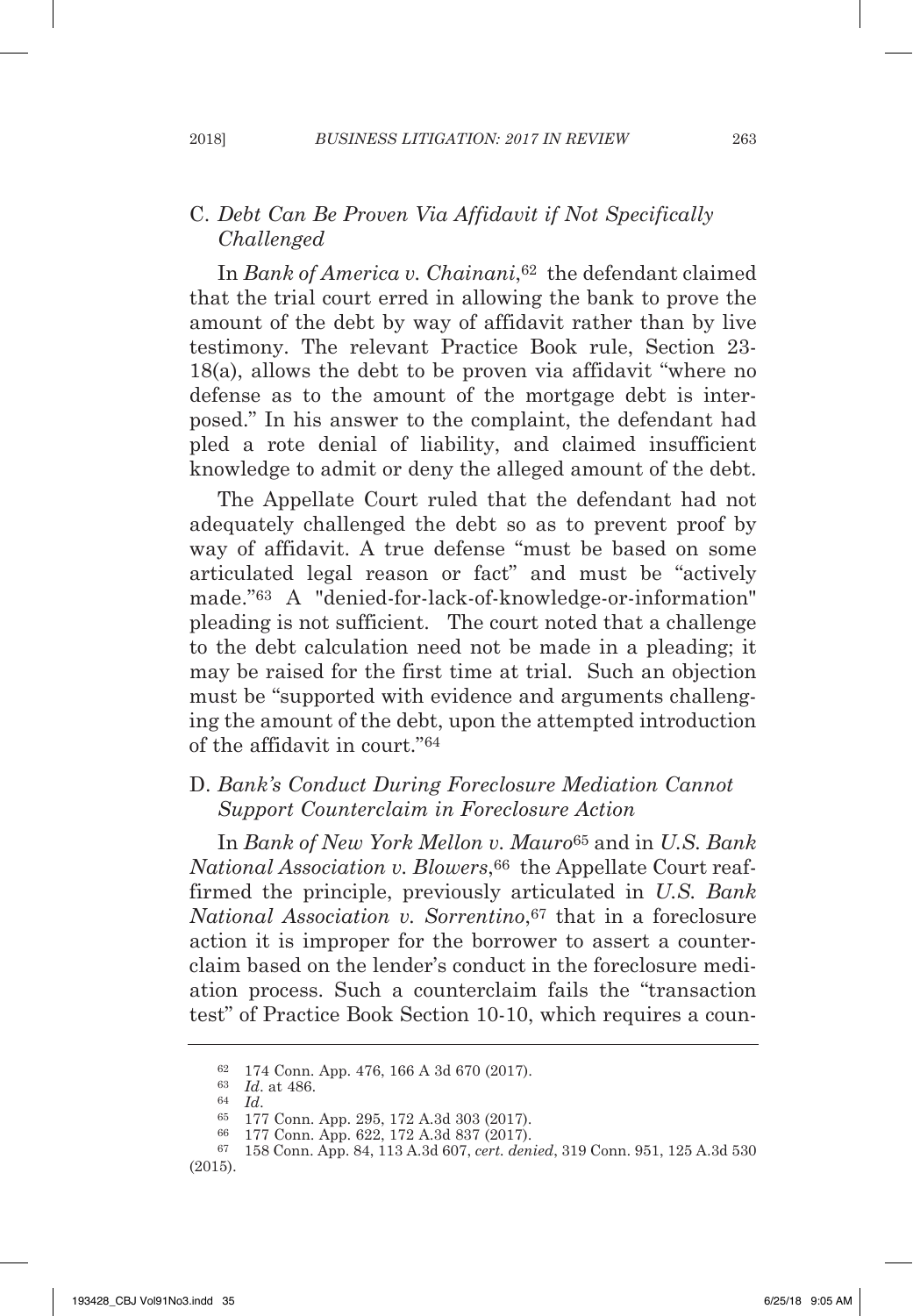terclaim to "arise[] out of the transaction or one of the transactions which is the subject of the plaintiff's complaint." The mediation process is a separate "transaction" from the underlying loan.

The trial court in *Mauro* had entered summary judgment for the plaintiff on the defendant's counterclaim. The Appellate Court clarified that the judgment should be treated as a judgment of dismissal based on improper joinder of claims, not a judgment on the merits.68 If those claims are not time barred, the defendant remains free to pursue them in a separate action.69

In *Blowers*, the bank's allegedly wrongful conduct occurred not only during the judicial mediation process but also during pre-suit loan modification discussions. Writing in dissent, Judge Prescott found the *Blowers* case thus distinguishable from *Sorrentino*, and opined that the borrowers should have been given leave to pursue not only counterclaims but also special defenses based on the bank's conduct.

## E. *Borrower in Foreclosure Appeal Required to Pay Carrying costs for property*

In *JpMorgan chase Bank, national association v Essaghof*,<sup>70</sup> the Appellate Court ruled that the trial court had the authority, after its judgment of foreclosure was appealed, to order the defendants to pay obligations for property tax and property insurance that accrued while the appeal was pending. The trial court noted that the defendants' obligation "to pay the real estate taxes ... is not subject to the automatic stay and will not be affected by the trial court and appellate litigation." The Appellate Court found that the trial court's order was "within the realm of issues that the court's equitable powers were designed to address."

F. *Statute of Frauds Applies to Loans, Not Extensions of Credit* In *American Express Bank, FSB v. Rutkowski*,<sup>71</sup> a col-

<sup>68</sup> 177 Conn. App. at 319.

<sup>69</sup> 177 Conn. App. at 320.

<sup>70</sup> 177 Conn. App. 144, 171 A.3d 494 (2017).

<sup>71</sup> 174 Conn. App. 472, A.3d 908 (2017).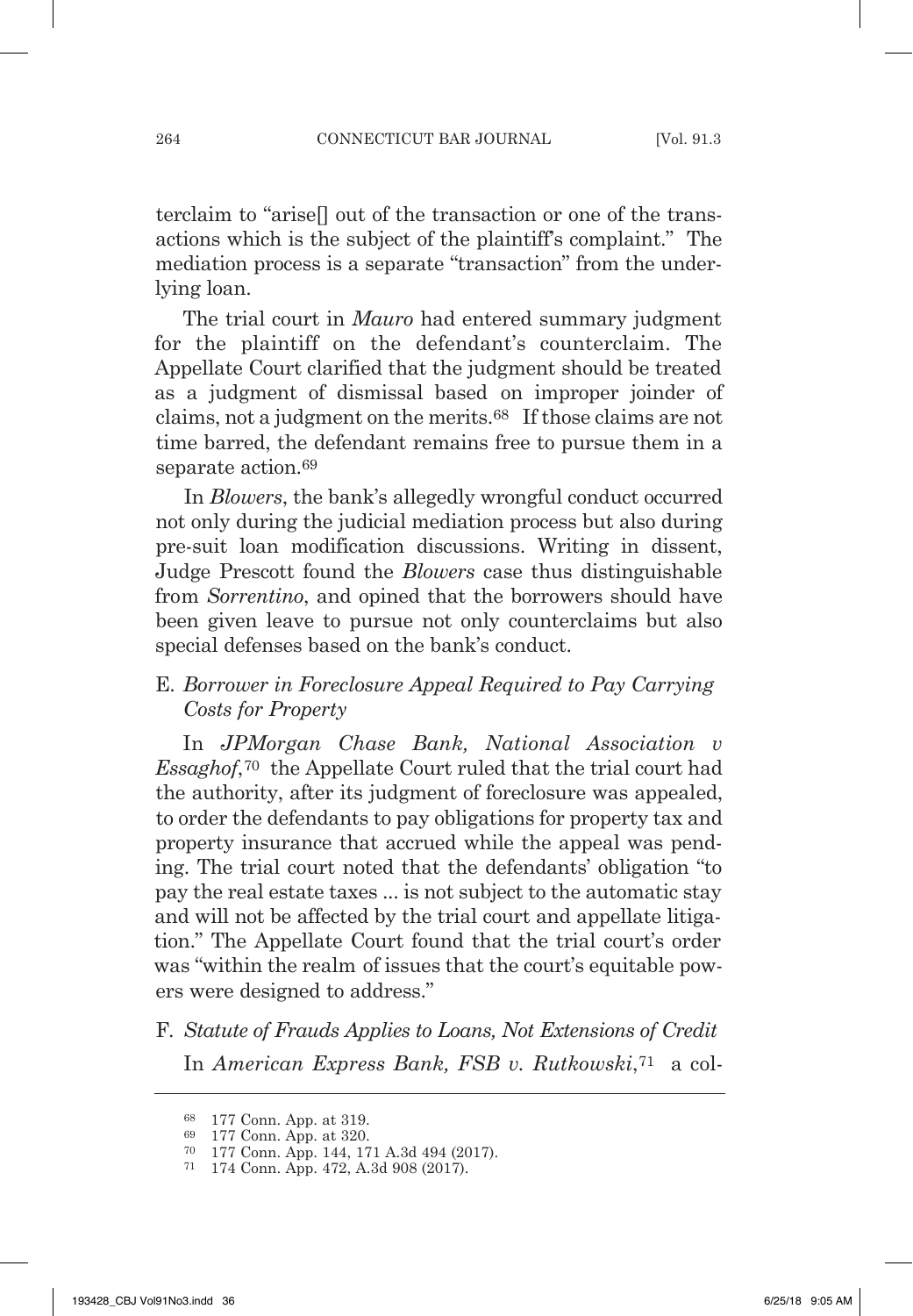lection action for an unpaid credit card obligation, the Appellate Court rejected the defendants' contention that the action was barred by the statute of Frauds, General Statutes Section 52-550. The defendants relied on subsection (a)(6) of the statute, which bars enforcement of a loan exceeding \$50,000 in the absence of a writing signed by the party to be charged.

Noting other case law that distinguishes the making of a loan from the extension of credit, the court found the statute inapplicable. The court determined that "the underlying credit agreement was not a loan within the meaning of the statute of frauds."72

#### IV. CONTRACTs

## A. *contractual cap on liability Did not limit award for attorney's Fees*

In *CCT* Communications, Inc. v. Zone Telecom, Inc.,<sup>73</sup> the Supreme Court held that a contractual cap on liability did not apply to a separate award for attorney's fees under the same agreement. The defendant prevailed on a counterclaim against the plaintiff based on a service agreement between the parties. The trial court found, based on a limitation of liability clause, that damages were capped at \$694,000, even though actual damages were far greater. But the court went on to also award more than \$900,000 in legal fees, based on an attorney's fees clause in the contract.

On appeal, the plaintiff argued that the liability cap should have applied to the entire award, including attorney's fees. The Supreme Court rejected this argument, noting that the limitation of liability clause and attorney's fees clause were in separate parts of the agreement, and contained no references to each other.

<sup>72</sup> *id*. at 475.

<sup>73</sup> 324 Conn. 654, 153 A. 3d 1249 (2017), *superseded on other grounds* 327 Conn. 114, 172 A 3d 1228 (2017).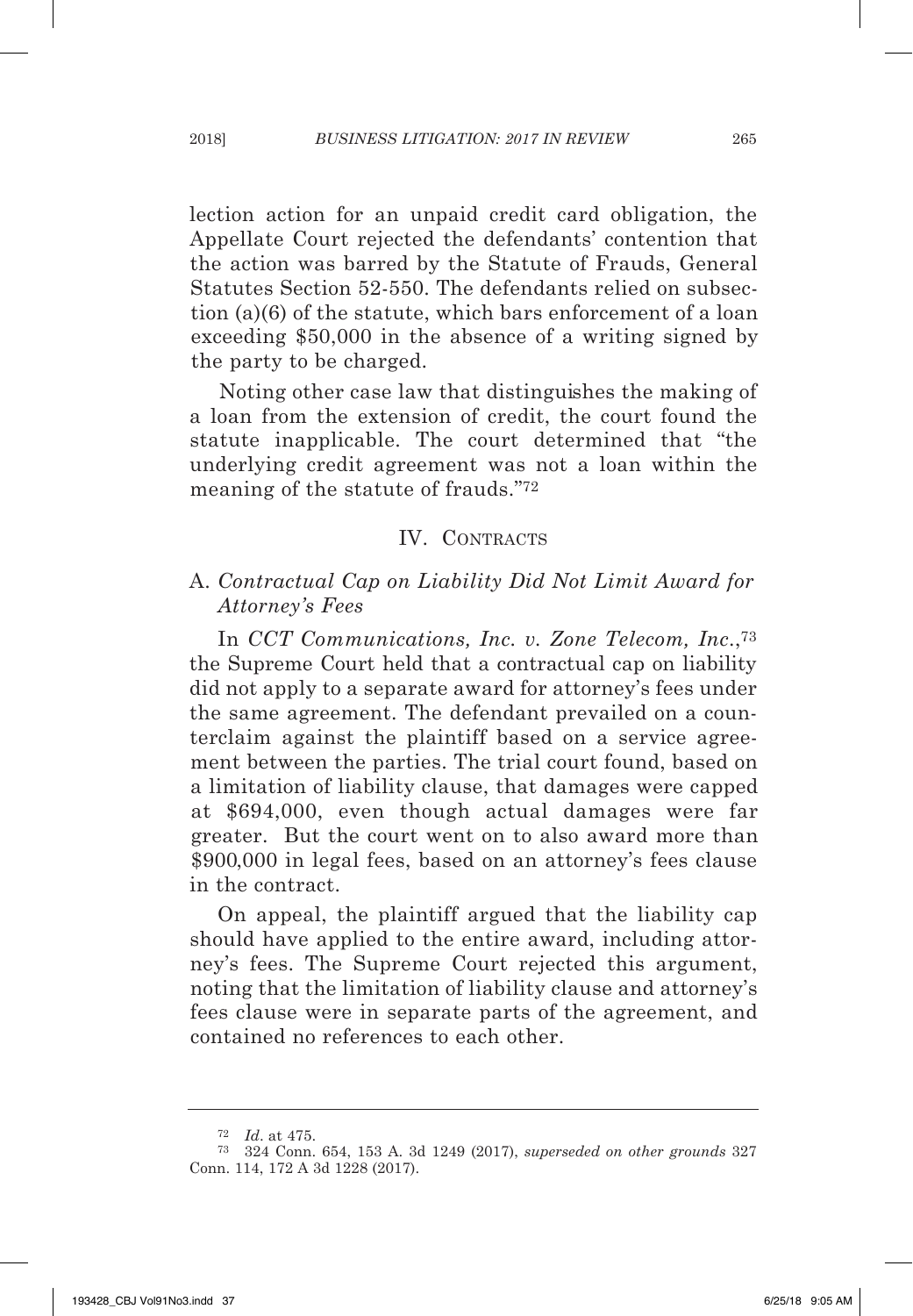# B. *chapter 11 Bankruptcy Filing Did not provide cause to terminate Service contract*

Following reargument of its first decision in the *cct Communications* case, the Supreme Court issued a second decision that addressed an entirely different issue. In *CCT Communications, Inc. v. Zone Telecom, Inc.*,<sup>74</sup> the court considered the enforceability of a provision in a service contract that allowed one party to terminate the contract if the other party filed for bankruptcy protection.

The plaintiff was a middleman for the provision of telecommunications services, buying long-distance telephone services from a third party, Global Crossing Telecommunication, Inc. ("Global") and selling them to the defendant after a markup. Following an extended dispute between the plaintiff and Global, Global cut off service to the plaintiff, which prompted the plaintiff to file for Chapter 11 bankruptcy protection.

Global concluded that, under the automatic stay provision of the Bankruptcy Code, it was required to restore service to the plaintiff, and promptly did so.75 Thus, the plaintiff continued to receive its supply of services from Global for resale to the defendant. But the defendant nevertheless notified the plaintiff that it was terminating their contract, citing a provision that allowed either party to terminate upon thirty days' written notice if the other party filed a voluntary bankruptcy petition (bankruptcy termination clause).76

The plaintiff's bankruptcy petition was eventually dismissed, upon which the plaintiff brought an action against the defendant in Connecticut Superior Court for breach of contract. After a courtside trial, the trial court rendered judgment for the defendant on the plaintiff's complaint and on the defendant's counterclaim. The trial court found that the defendant had properly terminated the contract.

<sup>74</sup> 327 Conn. 114, 182 A. 3d 1228 (2017). The decision follows reargument of the court's decision at 324 Conn. 654, 153 A.3d 1249.

<sup>75</sup> 327 Conn. at 122.

<sup>76</sup> *id*.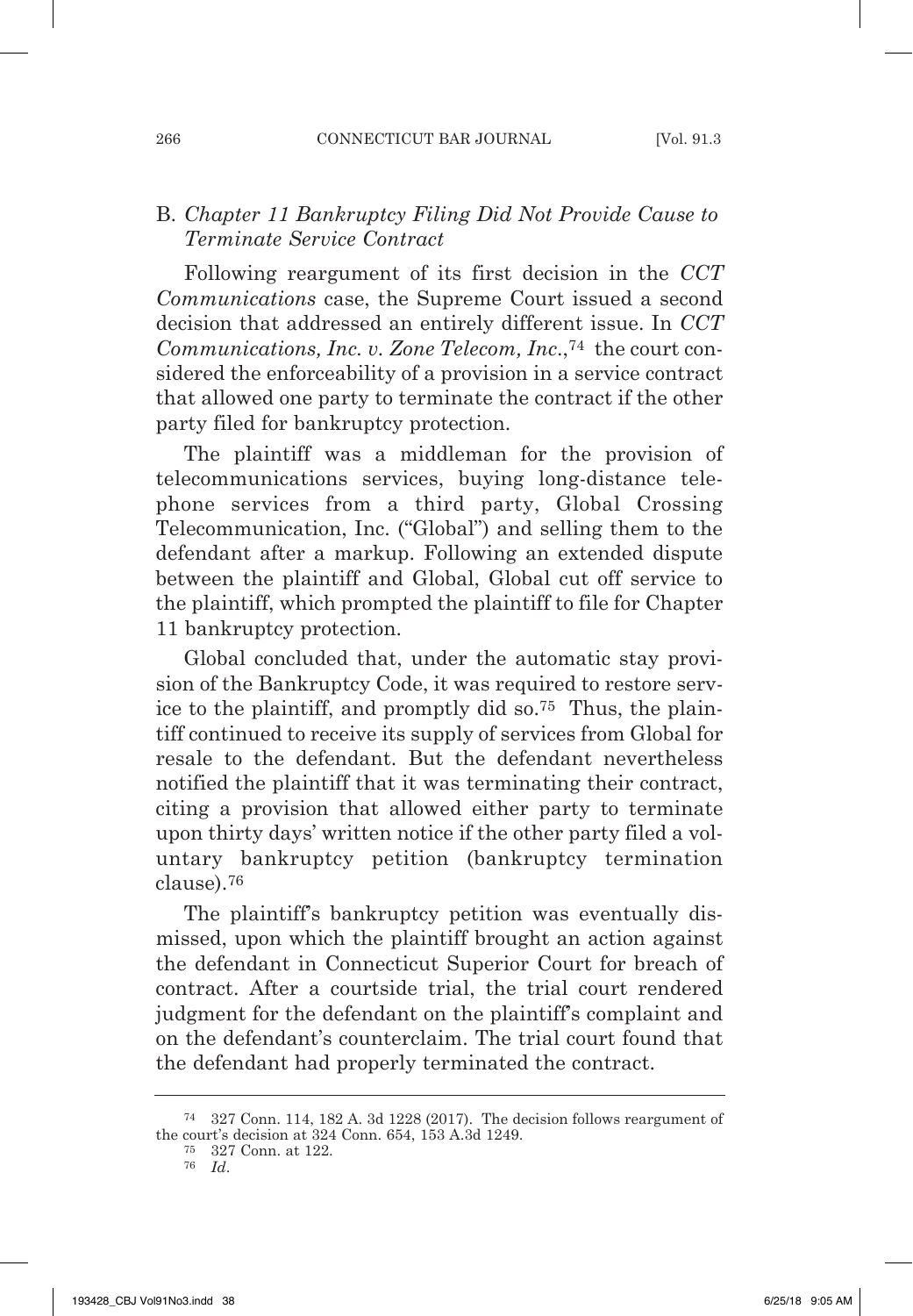The Supreme Court reversed. The court's approach was to consider first whether the plaintiff's bankruptcy filing constituted a default under the contract, and second, separate and apart from the "default" issue, whether the bankruptcy termination clause was enforceable. The court noted that neither the contract nor the common law made a bankruptcy filing an event of default under the contract. While the bankruptcy termination clause identified bankruptcy as a ground for termination, it did not identity a bankruptcy as an event of default. "It is well established that a contract may allow for termination under conditions that do not constitute a material breach."77

As for whether the plaintiff's bankruptcy filing constituted a default as a matter of law, "the common law no longer permits a party to a contract to treat another party's declaration of bankruptcy, without more, as a material breach.... [a bankruptcy filing] does not excuse performance by the other party in the absence of some further indication that the party filing for bankruptcy either cannot, or does not, intend to perform."78 Here, "the trial court did not find that the plaintiff either could not or did not intend to perform its obligations as a result of its bankruptcy filing."79 The trial court erred in finding that the plaintiff breached the contract by filing for bankruptcy protection.

The Supreme Court further found that the bankruptcy termination clause was unenforceable as a matter of law. The court noted that under section 365(e)(1) of the Bankruptcy Code, clauses of this type in an executory contract are ordinarily unenforceable.

The trial court had noted a principle of bankruptcy law, called the "ride-through doctrine," that applies when a Chapter 11 bankruptcy trustee neither assumes nor rejects an executory contract or unexpired lease. Under that doctrine, such a contract or lease is deemed to "ride through" the bankruptcy process, and survive as an obligation of the

<sup>77</sup> *id*. at 138.

<sup>78</sup> *id*. at 139.

<sup>79</sup> *id*.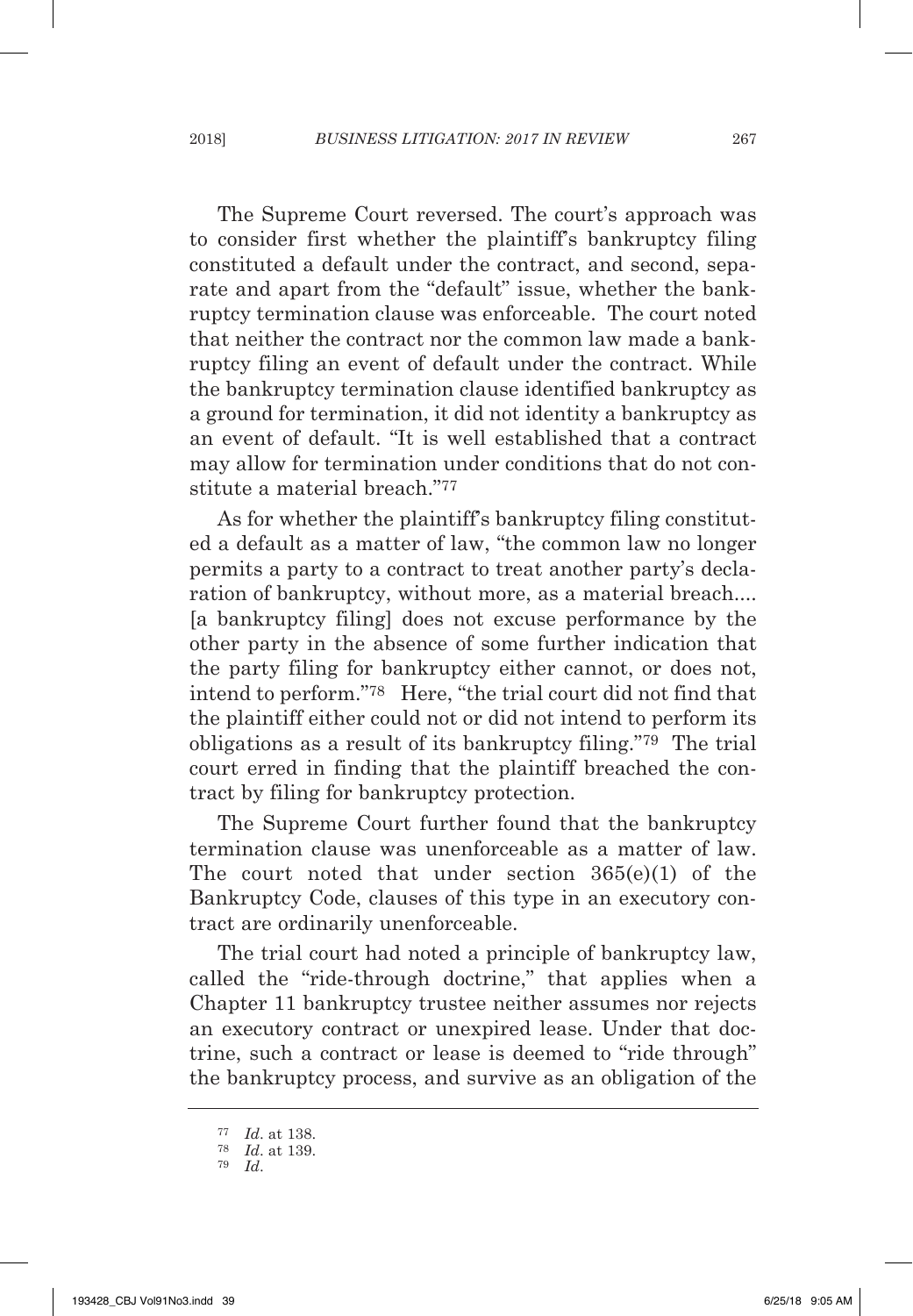reorganized debtor.80 In the plaintiff's bankruptcy, the trustee neither assumed nor rejected the plaintiff's contract with the defendant. The trial court concluded that under the ride-through doctrine, the subject contract remained unaffected by the bankruptcy, and thus the defendant's purported termination of the contract under the bankruptcy termination clause became valid once the plaintiff's bankruptcy petition was dismissed.

But the Supreme Court disagreed, finding a lack of "any cases in which a Court has applied the doctrine when a bankruptcy petition is dismissed prior to the confirmation of a reorganization plan."81 The court concluded "that 11 U.s.C. Section 365(e) rendered the defendant's purported termination of the purchase agreement ineffective, and that the trial court incorrectly concluded that the ride-through doctrine applied so as to retroactively validate the termination."82 The court pointedly noted that the defendant may well have had cause to properly terminate the contract – if it had waited until dismissal of the plaintiff's bankruptcy case before doing so.83

## C. *Comments on Draft Contract Did Not Give Rise to Binding, Modified agreement*

In *Al Dente, LLC v. Consiglio*, <sup>84</sup> the would-be purchasers of the iconic sally's Apizza in New Haven (including its building) sued the owner/sellers, claiming the parties had a binding contract. The plaintiffs had tendered a written purchase and sale agreement, to which the defendants replied with an unsigned document, captioned "Comments to Al Dente Contract," that listed nine comments.<sup>85</sup> The plaintiffs, in turn, added language to the comment sheet deeming it a proposed addendum to which they assented, signed it, and declared that they now had a binding, albeit modified, purchase contract.86

The trial court disagreed, entering summary judgment

<sup>80</sup> *id*. at 143-144.

<sup>81</sup> *id*. at 146.

<sup>82</sup> *id*. at 156-157.

<sup>83</sup> *id*. at 153.

<sup>84</sup> 171 Conn. App. 576, 157 A.3d 743 (2017).

<sup>85</sup> *id*. at 594.

<sup>86</sup> *id*. at 584.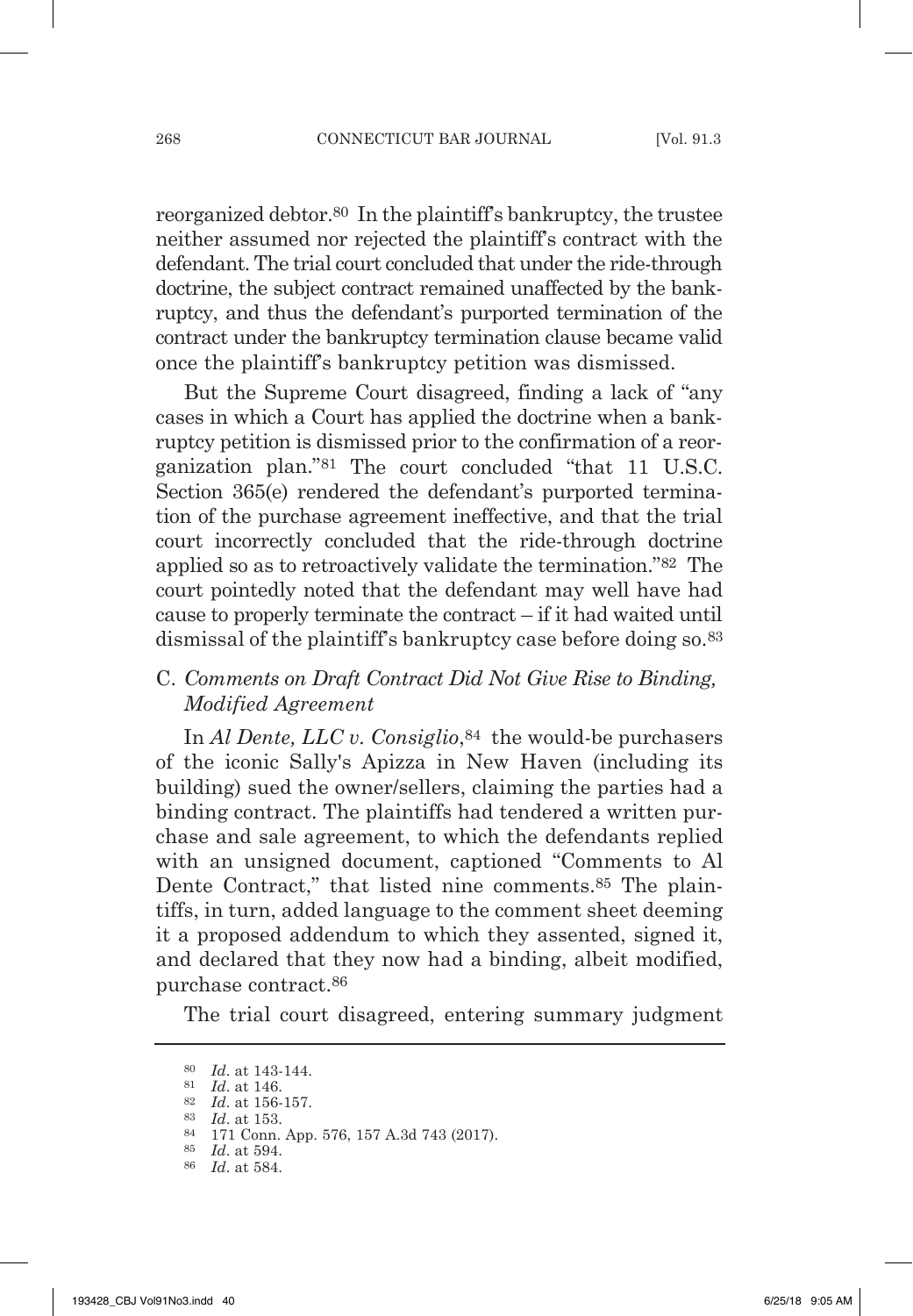for the defendant sellers. The Appellate Court affirmed, noting that because the defendants had not signed the comment sheet, the Statute of Frauds was likely fatal to the plaintiffs' case.87

Furthermore, the court found no objective evidence that the offer sheet constituted a rejection of the original offer coupled with a counter-offer. Citing a variety of contract treatises, the court noted "a mere inquiry regarding the possibility of different terms ... or a comment upon the terms of the offer, is ordinarily not a counter-offer. ... mere request for modification does not ordinarily constitute counteroffer ... 'requests' and 'suggestions' do not constitute counteroffers."88

## d. *late Settlement payment acceptable, Given lack of "Time of the Essence" Clause*

The Appellate Court's decision in *JpMorgan chase Bank, N.A. v. Cam*<sup>89</sup> illustrates how significant the presence – or absence – of a "time is of the essence" clause may be when interpreting a contract. The parties executed a settlement agreement on september 17, 2014 (the "contract date"), by which the defendant stipulated to a judgment of strict foreclosure in exchange for the bank's promise to render two payments to the defendant: one within thirty days of the agreement, and another within ten days after title vested in the bank. The parties appeared in court on October 7, 2014, to enter the stipulated judgment, but the court declined to do so, based on concern that another defendant in the case had not been properly served. Resolution of the matter bogged down for several months, and the bank did not render the first payment within thirty days after the contract date, or at all. The defendant then sought to repudiate the settlement agreement, claiming that the bank's nonpayment constituted a material breach that excused the defendant's performance.

The trial court disagreed, as did the Appellate Court.

<sup>87</sup> *id*. at 592.

<sup>88</sup> *id*. at 593, 594 (citations and internal punctuation omitted).

<sup>89</sup> 172 Conn. App. 659, 161 A.3d 650 (2017).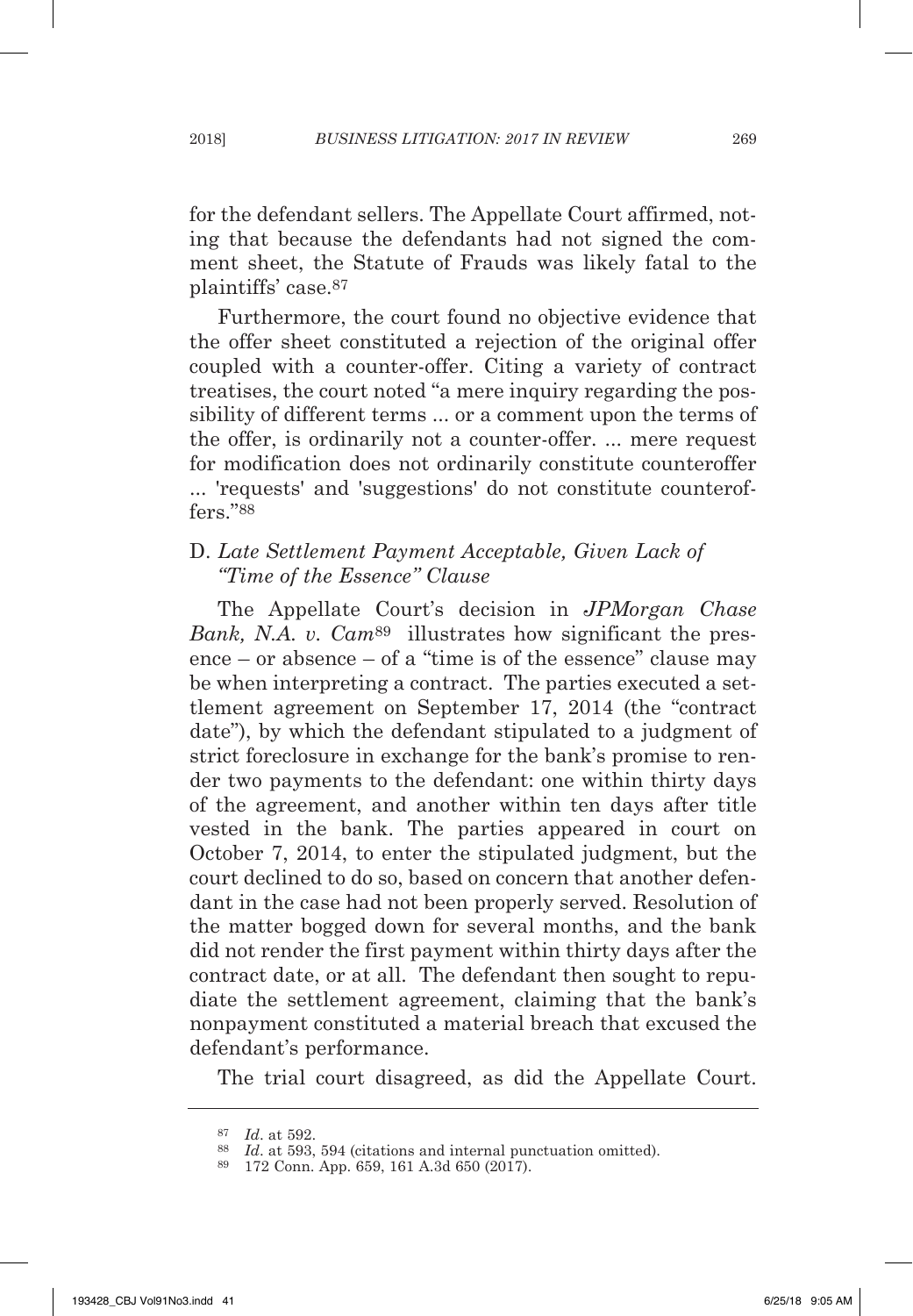Looking at what the settlement agreement said and did not say, and specifically noting the absence of a "time is of the essence" clause, the Appellate Court found the agreement "clearly and unambiguously indicates that the parties did not intend for the plaintiff's payment to the defendant to be time critical, but, instead, intended for performance to be consummated within a 'reasonable time' of the thirty day deadline."90

# E. *no "implied conditions precedent" in Fully integrated contract*

*EH Investment Co., LLC v. Chappo LLC*,<sup>91</sup> contains a detailed discussion by the Appellate Court about implied condition precedents in a contract. The plaintiff, which owned a commercial office building, retained the defendant, a commercial loan broker, to find a mortgage lender. The plaintiff was in negotiations with the building's sole tenant to extend the tenant's lease.

The defendant found a willing lender that tendered a commitment letter for the plaintiff's signature. The loan was contingent upon the plaintiff's locking in the lease extension. But the plaintiff's lease negotiations with the tenant broke down, and the plaintiff refused to sign the commitment letter. The plaintiff demanded that the defendant return a deposit paid at the start of their engagement, and when the defendant refused, the plaintiff brought suit.

The plaintiff claimed that because the hoped-for lease extension was essential for obtaining the loan, and both parties knew so from the outset, procurement of the lease extension was a condition precedent to the defendant's entitlement to retain the deposit. Because the parties' contract contained no such provision, the plaintiff relied on the principles of implied conditions precedent.

The Appellate Court disagreed with the plaintiff. When construing a fully integrated contract between sophisticated commercial parties, "the court should be particularly wary

<sup>90</sup> *id*. at 666.

<sup>91</sup> 174 Conn. App. 344, 166 A.3d 800 (2017).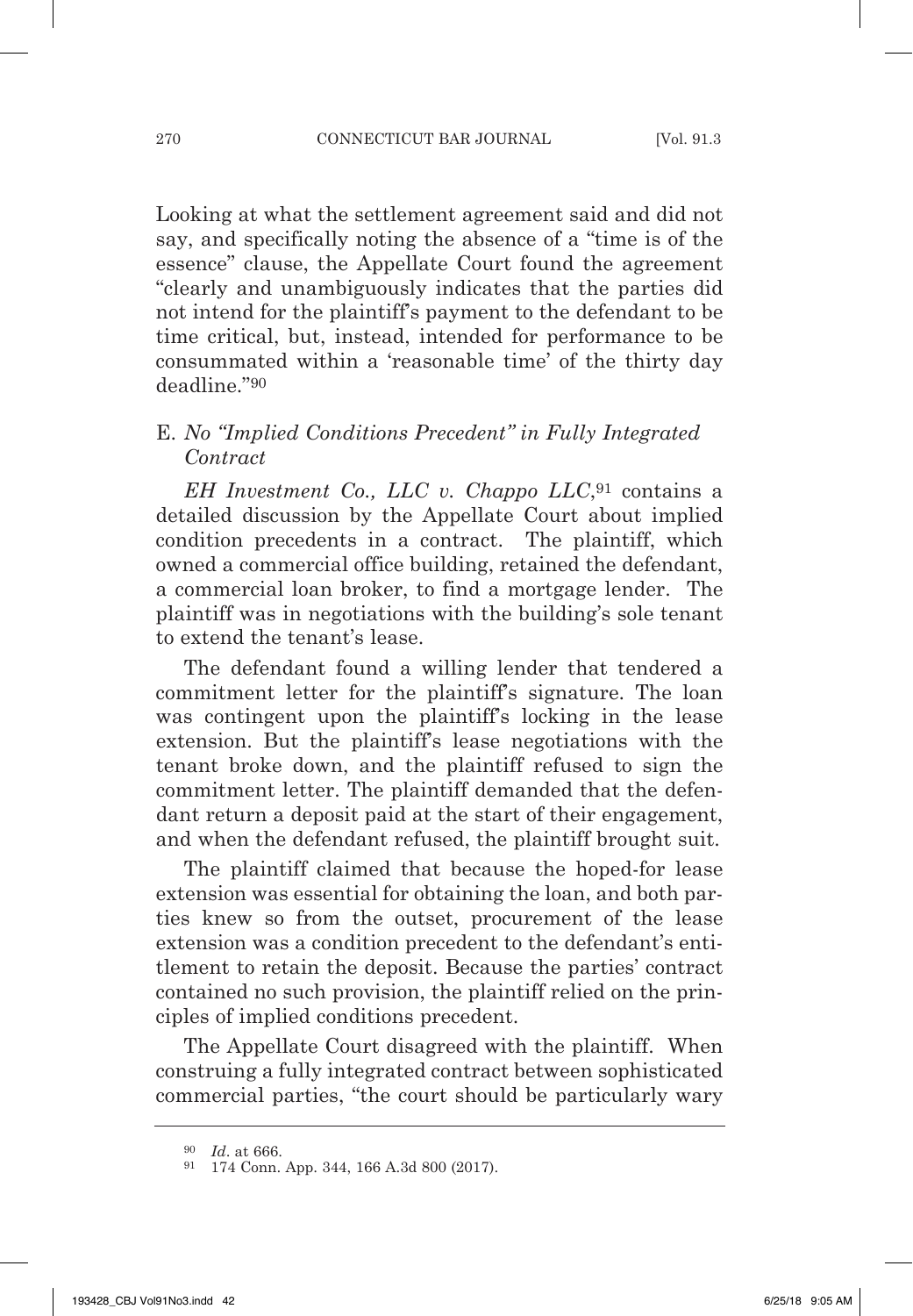before construing the contract to include an implied condition precedent, especially when supplying such a term will result in one of the parties forfeiting the benefit of his performance."92 This is particularly so "if the forfeiture falls on a party who had no control over whether the condition or event would occur."93

Applying these principles to the case before it, the court viewed the contract's deposit requirement as "a means to protect the defendants in the event that they secured a commitment but the loan failed to close through no fault of their own."94 This was a reasonable allocation of risk "to the party that was in control of the lease negotiations: the plaintiff."95 The court ruled that the defendant broker was entitled to keep the deposit.

## F. "Substantial Compliance" Did not Excuse Underpayment *of insurance premium*

In 21st Century North American Insurance Company v. *perez*,96 the Appellate Court ruled that the doctrine of substantial compliance did not apply to the underpayment, however minor, of an insurance premium, and therefore could not rescue the policy from cancellation. "Because timely payment under the policy goes to the root and essence of the contract, the doctrine of substantial performance cannot excuse an insured's failure to make full payment of the monthly installment due under the policy."97

## V. mIsCELLANEOUs BUsINEss CAsEs

## A*. attorney Homeowner did not invoke Home improvement act in Bad Faith*

In *Burns v. Adler*,<sup>98</sup> the Supreme Court reversed the Appellate Court's decision in favor of a contractor who had

<sup>92</sup> *id*. at 367.

<sup>93</sup> *id*. at 361.

<sup>94</sup> *id*. at 357.

<sup>95</sup> *id*.

<sup>96</sup> 177 Conn. App. 802, 173 A.3d 64 (2017).

<sup>97</sup> *id*. at 818.

<sup>98</sup> 325 Conn. 14, 155 A.3d 1223 (2017).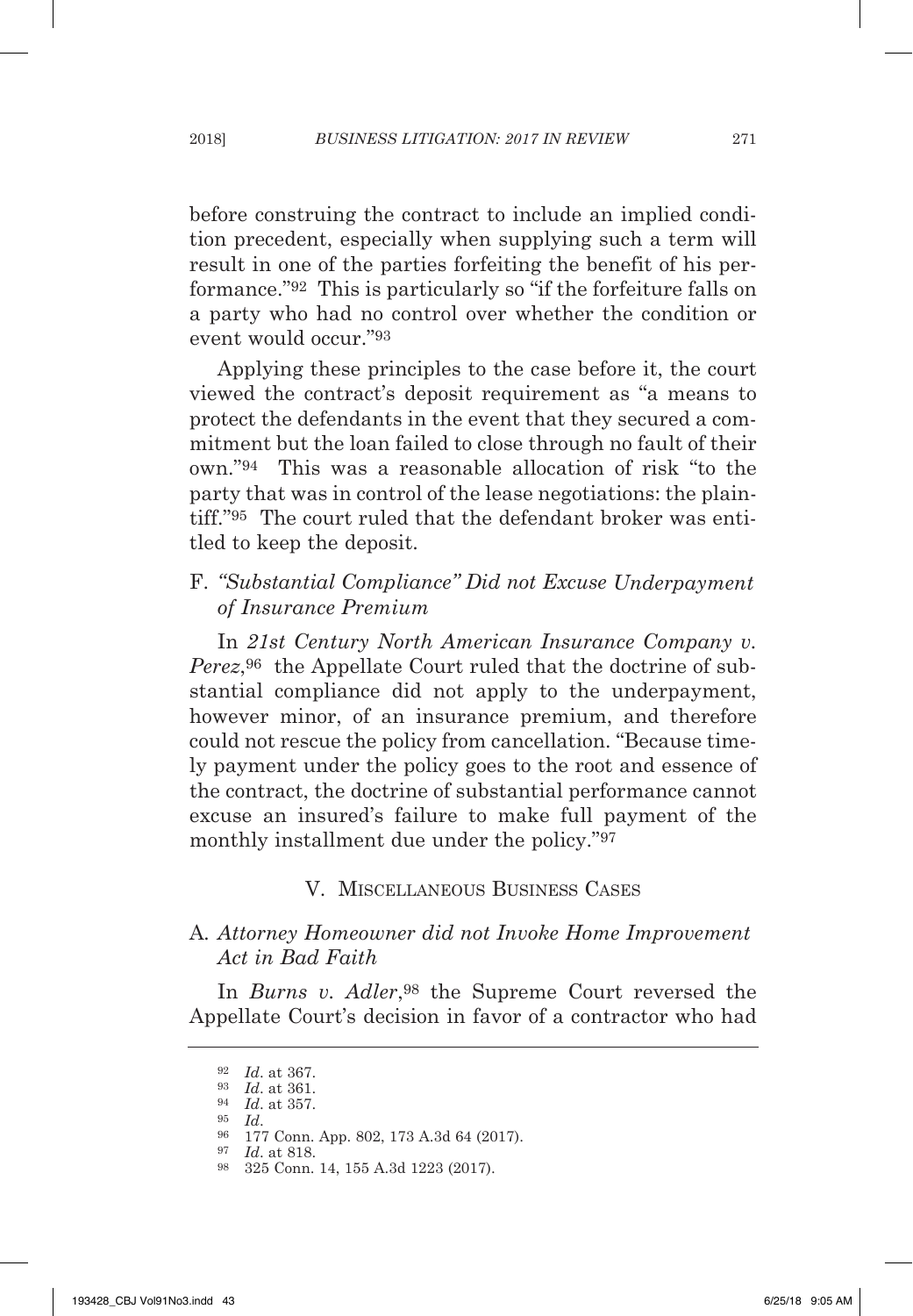failed to comply with the Home Improvement Act, General statutes section 20-418 et seq. The trial court had found, after trial, that the defendant homeowner, an attorney, had invoked the act in bad faith, thus allowing the subcontractor to enforce his claim for payment. The Appellate Court affirmed the judgment below, but a majority of the Supreme Court disagreed.

The trial court's finding of bad faith was founded on such factors as the homeowner's incessant requests for additional work without inquiring into the cost; his awareness that the contractor owed significant sums to subcontractors and suppliers; and his pressuring of the contractor into performing additional work by threatening that in the event of litigation the homeowner, as an attorney, would represent himself and thereby avoid legal expense.99

But the Supreme Court emphasized the trial court's finding, undisturbed by the Appellate Court, that the builder's billing records were very poor, which contributed greatly to the friction between the parties and to the ensuing litigation.100 The court found that a contractor who does not comply with the act may not recover under the bad-faith exception when "a homeowner receives goods and services from a contractor in the belief that they ultimately will have to be paid for, but then repudiates the contract because the contractor's noncompliance with the act gave rise to a genuine, good faith dispute about the scope of the work or the contract price."101 When this is the case, "the inability of a contractor to enforce the homeowner's payment obligation is exactly what the act contemplates, even as to work the contractor actually performed."102

Justice Robinson penned a lengthy dissent, joined by Justice Espinosa.

B. *attorneys in Dissolved law Firm ordered to Share Fees Horner v. Bagnell*<sup>103</sup> was an action between the two part-

<sup>99</sup> *id*. at 33, 34.

<sup>100</sup> *id*. at 28.

<sup>101</sup> *id*. at 36. <sup>102</sup> *id*. at 37.

<sup>103</sup> 324 Conn. 695, 154 A.3d 975 (2017).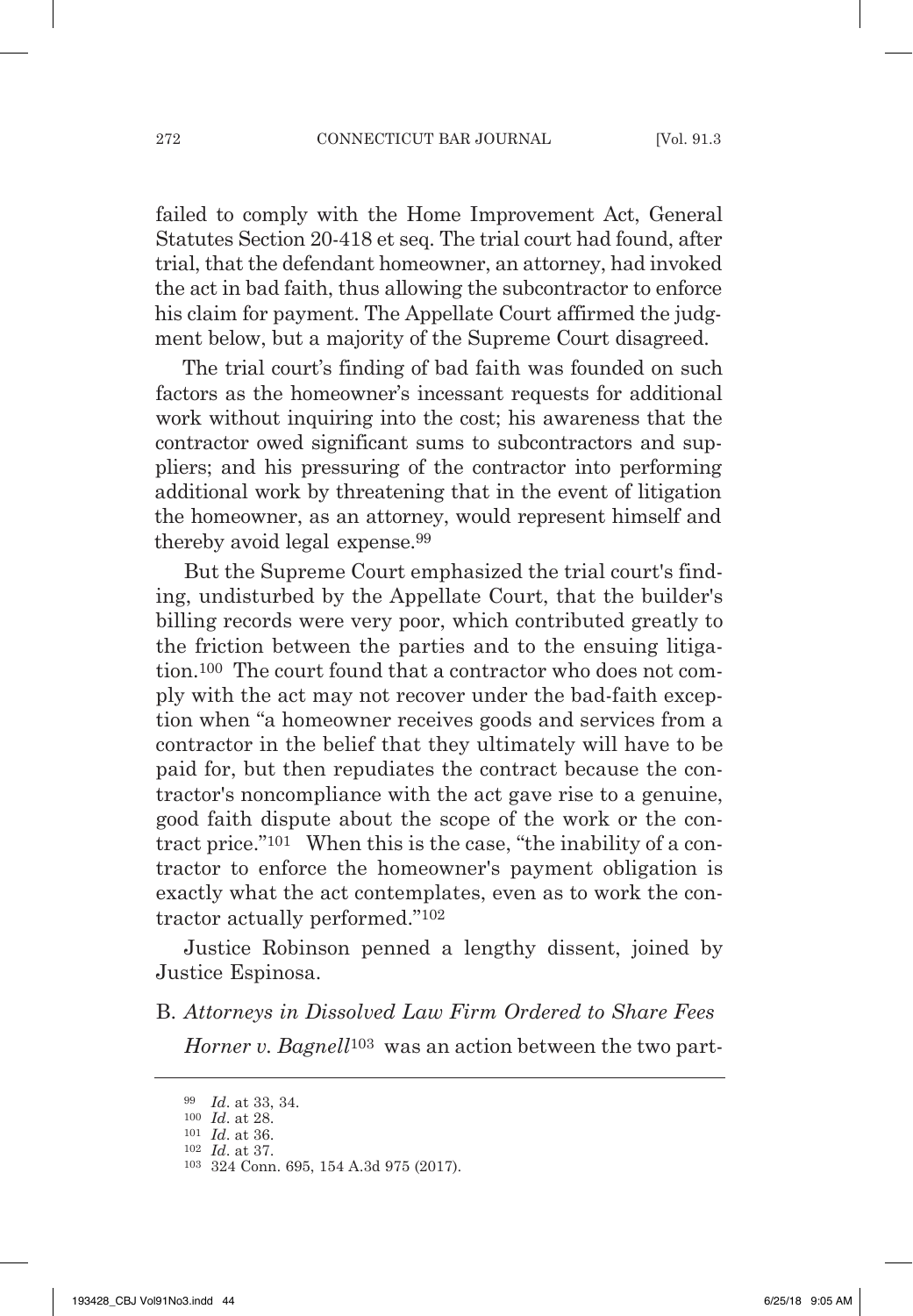ners in a law firm that had been dissolved. The defendant took several pending contingency-fee cases with him to his new practice, and litigated them to conclusion. The plaintiff contended that he should be entitled to a share of the fees reasonably allocated to work performed under the auspices of the old firm, and sued under several theories, including unjust enrichment. Upon that theory, the trial court entered judgment for the plaintiff following a bench trial.

The Supreme Court affirmed, joining the trial court in rejecting the defendant's argument that this outcome amounted to unauthorized fee-sharing in violation of rule 1.5(e) of the Rules of Professional Conduct.104 The court relied in part on the official commentary to that rule, which provides in relevant part that the rule "does not prohibit or regulate divisions of fees to be received in the future for work done when lawyers were previously associated in a law firm."105 The court also relied on a principle of partnership law called the unfinished business doctrine, which provides "absent a contrary agreement, any income generated though the winding up of unfinished business is allocated to the former partners according to their respective interests in the partnership.'"106

## C. *Documents created by third party may be admissible Business records*

In *lM insurance corporation v. connecticut Dismanteling, LLC*,<sup>107</sup> the Appellate Court reaffirmed the principle that a document may constitute a company's "business record," and thus be admissible under the hearsay exception codified at General Statutes Section 52-180, even if the company did not create the document.

The *lM insurance* case involved a dispute over the cal-

<sup>104</sup> The rules provides: "A division of fee between lawyers who are not in the same firm may be made only if: (1) The client is advised in writing of the compensation sharing agreement and of the participation of all the lawyers involved, and does not object; and (2) The total fee is reasonable."

<sup>105</sup> 324 Conn. at 709, 710.

<sup>106</sup> *id*. at 710-712 (quoting Jewel v. Boxer, 156 Cal. App.3d 171, 176, 203 Cal. Rptr. 13 (1984)).

 $107$  172 Conn. App. 622, 161 A.3d 562 (2017). The spelling of "Dismanteling" is as reported.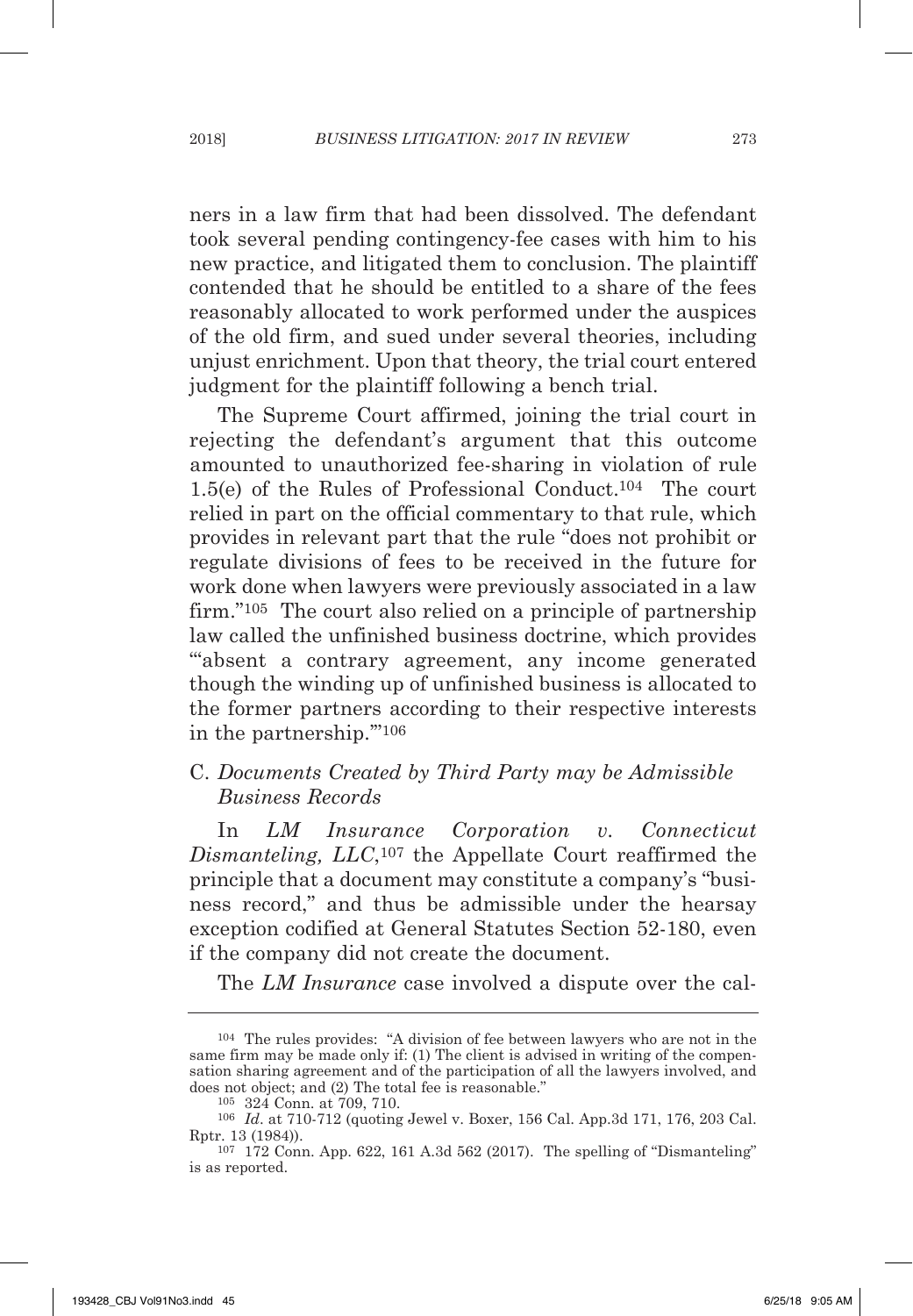culation of premiums for the defendant's worker's compensation insurance policy. The plaintiff insurance company hired an independent contractor to perform a field audit of the defendant, to determine the proper classification for the defendant's employees. The contractor provided the plaintiff with a written audit report, which the plaintiff maintained in its files.

At trial, counsel for the plaintiff examined an employee of the plaintiff on the elements of a "business record," for the purpose of offering the audit report as an exhibit. The defendant objected to the exhibit on the grounds that the report had been prepared by an employee of a third party company and therefore could not be a business record of the plaintiff. The trial court overruled that objection, and allowed the audit report to be admitted into evidence.

The Appellate Court agreed that the trial court had ruled properly. The court noted a prior decision of the Appellate Court,108 later cited with approval by the Connecticut Supreme Court,<sup>109</sup> holding that "the keeping of a report in a [company's] file," even if prepared by a third party, may "satisf[y] the statutory requirement of 'record' and that such a record could reasonably be found to have been made in the course of the [company's] business."110

## D. *Brokerage Agreement Held to be Unenforceable Tying agreement*

In *Reserve Realty, LLC v. Windemere Reserve, LLC*,<sup>111</sup> the Appellate Court struck down a real estate brokerage agreement that had been foisted upon a reluctant real estate developer as a condition of its land purchase, on the grounds that the agreement constituted an illegal tying arrangement in violation of the Connecticut Antitrust Act,

<sup>&</sup>lt;sup>108</sup> Crest Plumbing & Heating Co. v. DiLoreto, 12 Conn. App. 468, 531 A.2d 177 (1987).

<sup>&</sup>lt;sup>109</sup> New England Savings Bank v. Bedford Realty Corp., 246 Conn. 594, 717 A.2d 713 (1998).

<sup>110</sup> Lm Insurance Corp. v. Connecticut dismanteling, LLC, 172 Conn. App. 622, 632, 161 A.3d 562 (2017) (quoting Crest Plumbing & Heating Co., 12 Conn. App. at 475-76).

<sup>111</sup> 174 Conn. App. 130, 165 A.3d 162 (2017).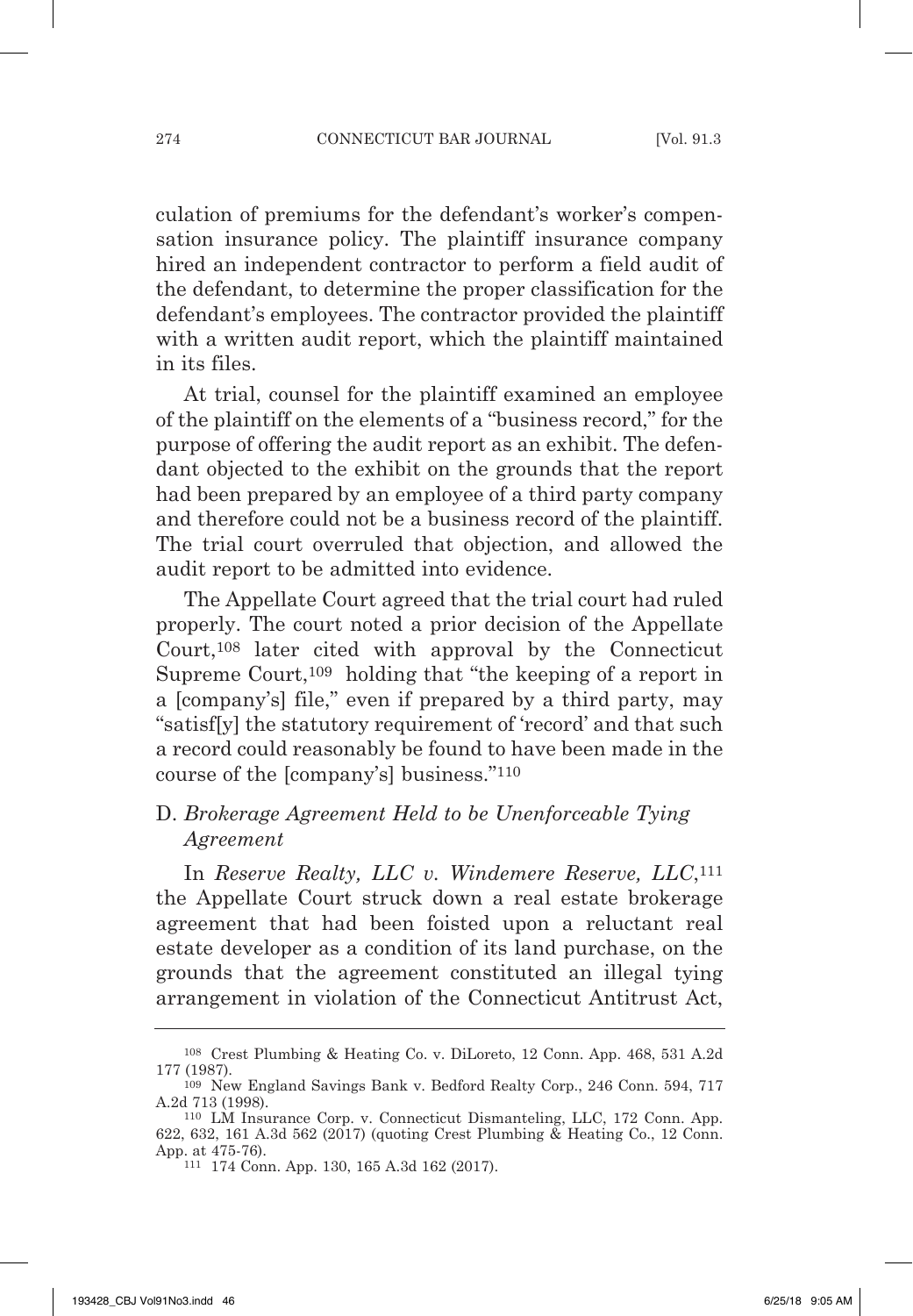General Statutes Section 35-24 et seq. (act).

In 2002, in connection with the purchase of 546 acres of land in Danbury called "the Reserve," a group of developers known as Woodland Group II, LLC (Woodland) entered into a brokerage agreement (Woodland agreement) with the plaintiff real estate brokers, by which the brokers would assist with the subsequent sale or lease of the property. The Woodland agreement provided that it would be binding upon a subsequent purchaser of the property.

Woodland subsequently sold two parcels of the property to the defendants, who intended to develop the parcels. Consistent with the Woodland agreement, Woodland required the defendants, as a condition of the purchase and sale, to retain the plaintiffs as their real estate brokers (listing agreement). The defendants did so, but the relationship soured and the defendants terminated the listing agreement, prompting the plaintiffs to sue. The defendants sought to void the listing agreement, on the grounds that the agreement violated the act.

The trial court agreed with the defendants, and the Appellate Court affirmed. General Statutes Section 35-29,<sup>112</sup> which is modeled after section 3 of the federal Clayton Act,<sup>113</sup> proscribes tying arrangements, which are "agreement[s] by a party to sell one product but only on the condition that the buyer also purchase a different (tied) product, or at least agree that he will not purchase that product from another supplier."<sup>114</sup> Such agreements are "per se illegal, whenever the party has sufficient economic power with respect to the tying product to appreciably restrain free

<sup>112</sup> The statute provides "Every lease, sale or contract for the furnishing of services or for the sale of commodities, or for the fixing of prices charged therefor, or for the giving or selling of a discount or rebate therefrom, on the condition or understanding that the lessee or purchaser shall not deal in the services or the commodities of a competitor or competitors of the lessor or seller, shall be unlawful where the effect of such lease or sale or contract for sale or such condition or understanding may be to substantially lessen competition or tend to create a monopoly in any part of trade or commerce and where such goods or services are for the use, consumption or resale in this state."

<sup>113</sup> 174 Conn. App. at 142. section 3 of the Clayton Act is codified at 15 U.s.C. § 14. <sup>114</sup> 174 Conn. App. at 142 (quoting state v. Hossan-maxwell, Inc., 181 Conn. 655, 659, 453 A.2d 427, 430 (1980).